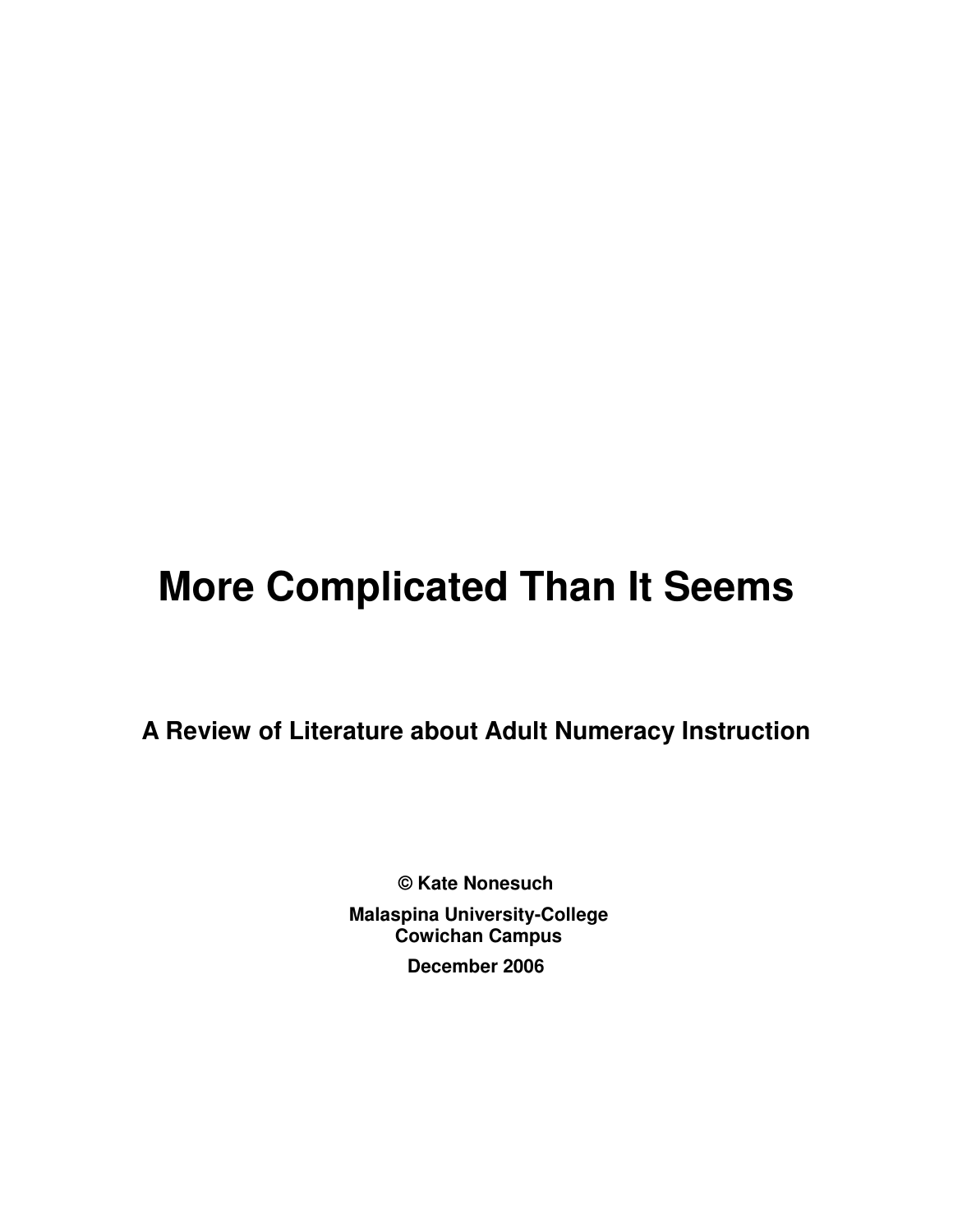# **Acknowledgements**

Thanks to members of RiPAL BC, especially to Suzanne Smythe for help with getting started and getting finished with this project.

Thanks to Bonnie Soroke, Evelyn Battell and Vicki Noonan for talking and reading with me.

I appreciate the financial support provided by the National Office of Literacy and Learning (NOLL), Human Resources and Social Development Canada.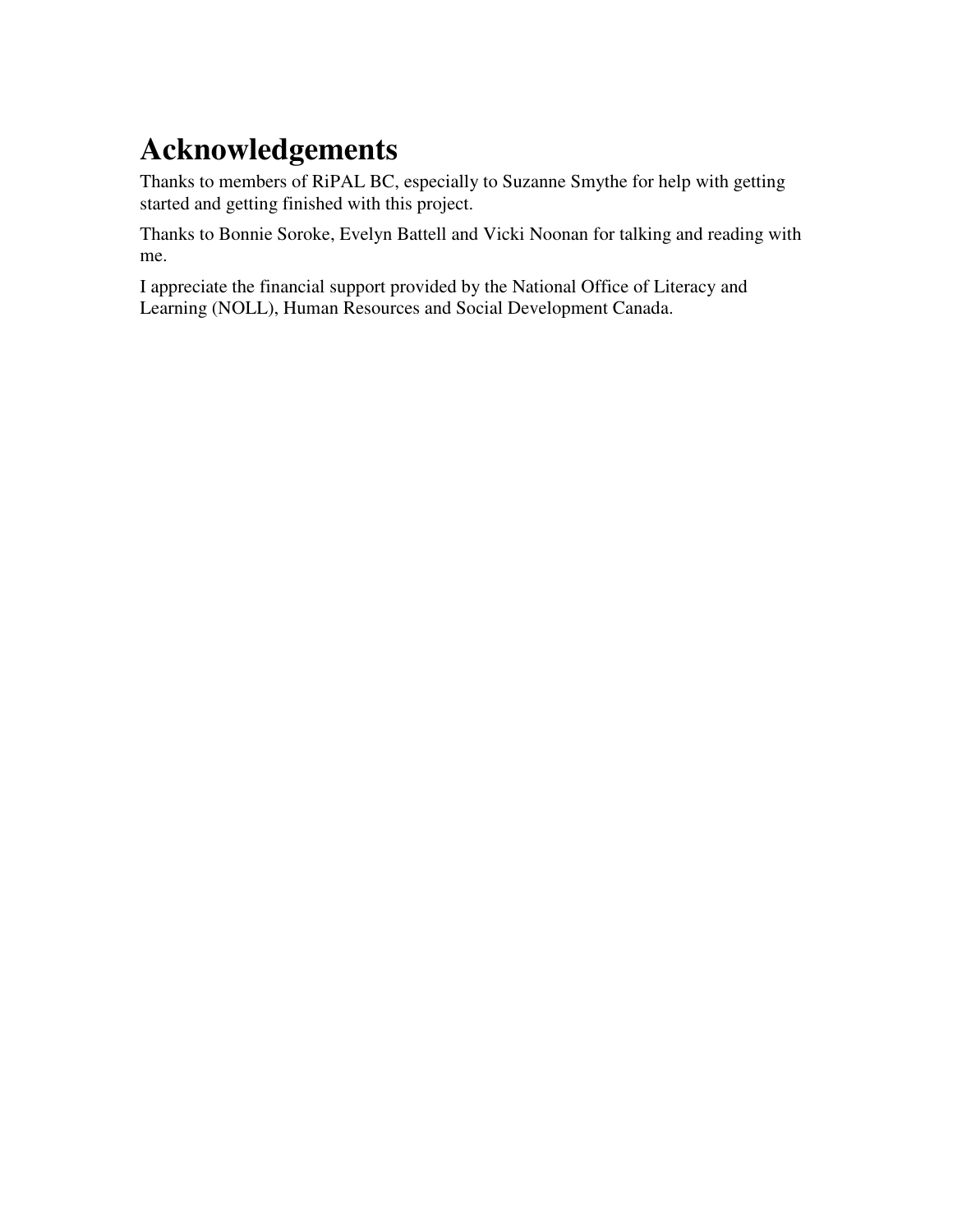## **Introduction**

 $\overline{a}$ 

I see teachers in one corner basing their decisions on what others in their programs have done and relying on trial and error to address basically the same questions I faced in the early 1970s. … And, in the researchers' world, it is more than obvious that few of the research-based publications from our "ivory towers" reach the hands of teachers or tutors. Even when they do, it often seems that researchers do not have the appropriate answers for the pressing and immediate questions of practitioners or governments (Quigley, p.3).

Although Allan Quigley says he is more optimistic now about the relationships between researchers, governments responsible for policy around literacy, and teachers and tutors, he paints a picture of recent history that I recognize, from a teacher's perspective. It was in the spirit of trying to connnect myself and other practioners with research that I began, in 2005, a project funded by the National Office of Literacy and Learning (NOLL), Human Resources and Social Development Canada. The question I attempted to answer through my work on this project was "How can ABE math instructors in BC apply research findings to their practice?" While the question was big, and each of its many parts was big, it came from a personal question: How can I apply research findings to my own teaching practice?

For more than 15 years, I have been teaching math as part of the Adult Basic Education (ABE) program at Malaspina University-College, at the Cowichan Campus in Duncan, BC. Mainly I have taught at the fundamentals  $level<sup>1</sup>$ , with occasional forays into introductory algebra. During that time, and based on previous teaching experience, I tried many different methods and texts in my attempt to teach so that students would understand math and, I hoped, learn to like it. During that period, being too busy teaching, I didn't have time to search systematically for relevant research material, and it wasn't until the recent explosion of material online that searching from a remote location became at all feasible. Hence, when I received funding for this project, I welcomed the luxury of spending time away from the classroom, to read, think, talk, and write about teaching math.

This review is meant for adult numeracy practitioners, and, as such, will concentrate on topics related to instructional methods, and will not take up issues such as general educational policy or program administration, frameworks, and curriculum. While these latter issues have a huge impact on the work of the numeracy instructor, they are largely "givens" in the work and life of practitioners, and as such beyond the scope of this review.

By "numeracy instruction" I mean instruction in those areas of math covered by the Fundamentals and part of the Intermediate scale in the BC Articulation agreement, or,

<sup>&</sup>lt;sup>1</sup> "Fundamental" and "Intermediate" are the names given to the first levels in Adult Basic Education programs in BC. In the area of math, they cover such topics as operations with whole numbers, fractions, decimals, per cents, and area, perimeter and volume of two- and three- dimensional shapes, and reading and constructing charts and graphs.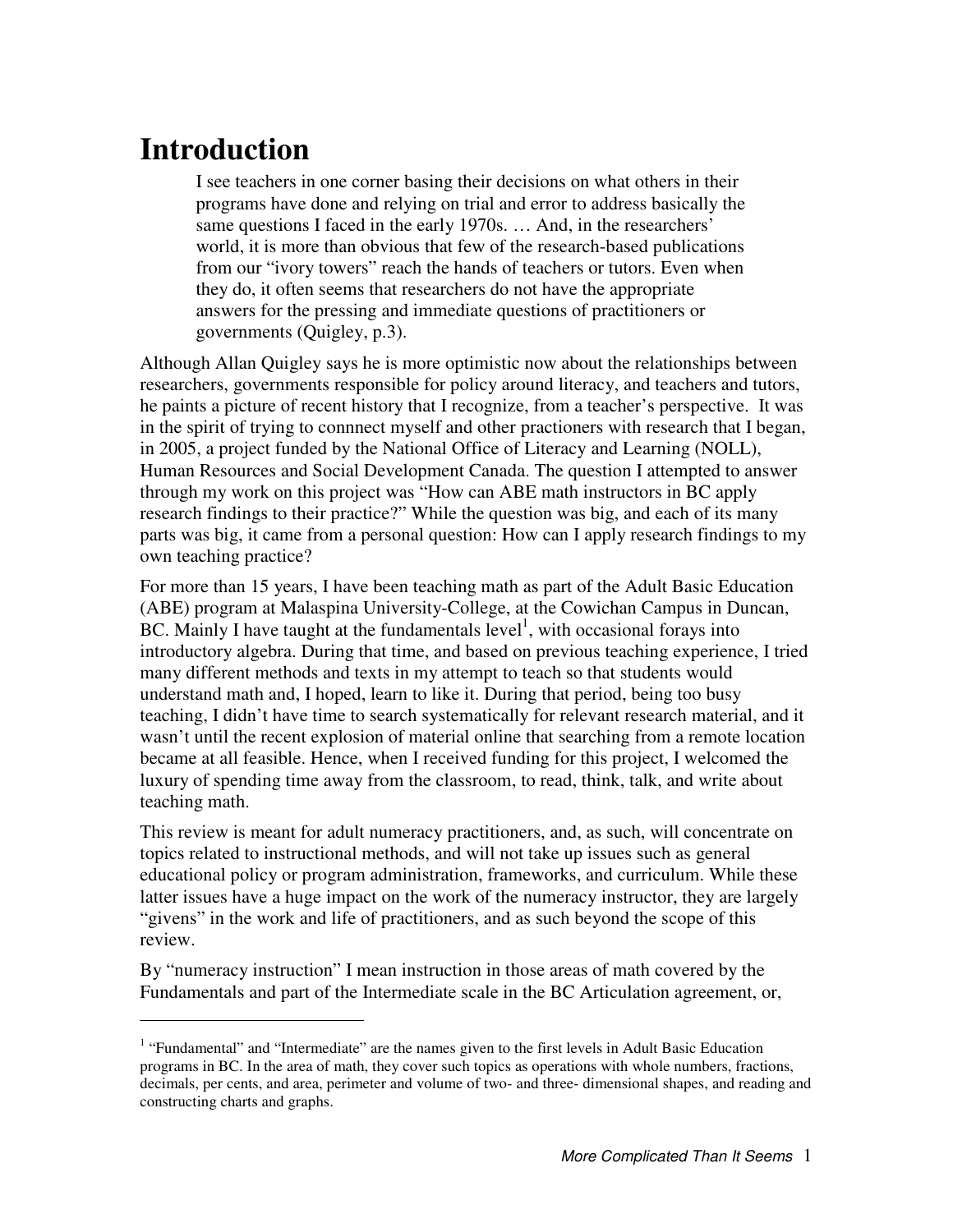more generally, the math needed for daily life as a consumer or a worker: operations with whole numbers, fractions, decimals and per cents; measurement of time, length, area and volume; and reading charts and graphs.

### **Situating myself**

My experiences both as a student and as a teacher of numeracy, as well as my teaching philosophy, have shaped the interpretations I bring to this review of approaches to numeracy instruction. I went to school for 12 years in a system that taught math concepts abstractly, with little connection to real life, where most students were expected to learn, by rote, algorithms that they didn't understand. Fortunately, I did understand the concepts, and the abstract approach suited my style. Indeed, I grew to love math for the beauty of number patterns and the elegance of mathematical reasoning. I did not, however, have any idea of the difficulties many of my fellow elementary and high school students faced until I began teaching math in ABE. There I met them, all grown up. I began to teach them, not by tying math to their own experience, but by trying to make the abstract more concrete, as I describe in an article on working with student resistance to using math manipulatives (Nonesuch, 2005b).

As an instructor of both numeracy and literacy, I believe that a mindfulness about the power relationship between teacher and student, a willingness to share power, and a sense that the locus of control of learning is best situated with the student, all combine to make a fruitful learning experience and a teaching experience that has more joy than frustration, and where both teaching and learning result in more satisfaction than guilt or resentment. My experience as an instructor has been nearly all in ABE programs in the community college system, rather than in the school district system, or in workplace education or in the not-for-profit sector.

After my experience with writing/refusing to write a literature review in a previous research project (Niks, Allen, Davies, McRae and Nonesuch, 2003), I came to writing this review with mixed feelings. I am not an academic (I have a BA [Hons English]), and the research literature was foreign territory to me. Some pieces I gave up on because I could not understand the language of post-structuralist analysis or psychological or sociological or statistical jargon. Because I was unfamiliar with the literature, I found it difficult to follow when one academic situated him/herself in the discussion by minute comparisons of definitions or philosophies of other academics, although as I read more and more, I came to have a nodding acquaintance with some of them. Nonetheless, I found the process of reading the literature interesting, especially research that was based on first-hand teaching experience, where I could use my own experience and my contact with other instructors as a touchstone, rather than having to rely on other things I had read.

However, it is with trepidation I offer this literature review to the world. I know I have been truthful here: I have not deliberately refused to consider anything I found, and I have been clear that I am using my knowledge and experience of some 20 years of teaching as a basis for my interpretations of what I read. Nonetheless, I am aware of my lack of formal training in doing research, in reading research, and my lack of familiarity with the research in the numeracy field; perhaps, like Samuel Johnson's dog that walked on his hind legs, the wonder is not that I do it badly, but that I do it at all.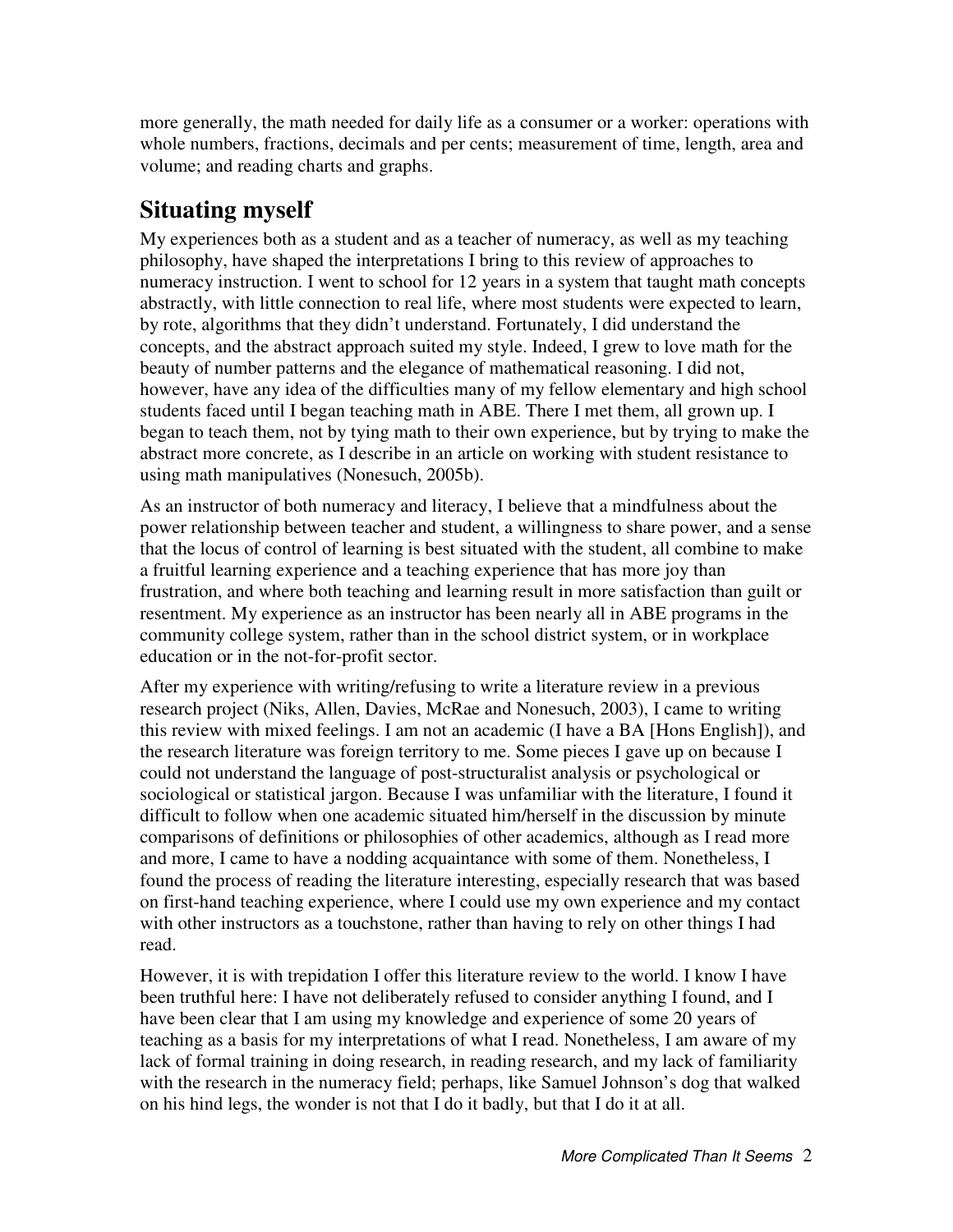# **My Reading**

I found many studies to support the idea that the research on numeracy instruction for adults is so lacking or flawed that it is impossible to say what is effective practice; nonetheless, many academics and instructors have written extensively about principles and strategies and best practices, and I found substantial agreement that teaching for understanding rather than memory is the best approach, with many strategies for implementing that approach. My own experience, however, tells me that in BC, at least, math is not generally taught using such principles of effective practice, and indeed, I found some studies that echo my experience. When I consulted with about 100 practitioners in BC early this year (Nonesuch, forthcoming, Chapter 1) I found that nearly all of them had heard of most of the principles and strategies supported by the literature, so it was not a lack of knowledge that prevented them from applying the recommended procedures in their practice. I searched out some answers to this conundrum, what makes it difficult to apply recommended principles and strategies to numeracy instruction? What complications are behind those statements of best practice that seem so straightforward? What revolutions in thought and attitude would be necessary to implement strategies that seem as safe and as conservative as many of those put forth by established writers? The answers I found make up the bulk of this review.

### **Not enough research to identify effective numeracy practice**

As a neophyte in reading the literature, I approached it in a haphazard way—many library and other database searches, reading things as I found them, or as they came in on interlibrary loan, and reading on much too broad a scale for my purposes; later, of course, I got a little more systematic. In those early days, I found much interesting material before I came upon my first literature review done by a professional researcher, Diana Coben (2003), for the United Kingdom's National Research and Development Centre for Adult Literacy and Numeracy. Coben says that "Adult numeracy is fast-developing but under-researched, under-theorized and under-developed," (p. 117) and that "Evidence on the impact of numeracy tuition is sparse and unreliable" (p. 118). She goes on to say that much of the research is qualitative, with a broad range of research methodologies.

In other countries, too, the research is scarce and often done with small groups of teachers and students, without control groups. Carole Torgerson, Jill Porthouse and Greg Brooks (2005) reviewed results of randomized controlled trials (RCT's) that evaluated teaching strategies and pedagogies in adult literacy and numeracy. They concluded that:

There is a dearth of rigorous RCT's in the field of adult literacy and numeracy. The evidence is suggestive of a benefit of adult literacy and numeracy interventions; however, because of the heterogeneity of studies, the precise role of any intervention is uncertain and this finding may be undermined by the presence of substantial publication bias (executive summary).

John Benseman (2003) in New Zealand reviews the little research in adult literacy done there, and finds that numeracy is an area "largely ignored" by researchers (p.12). In Canada as well, a search for studies that measured the efficacy of particular strategies or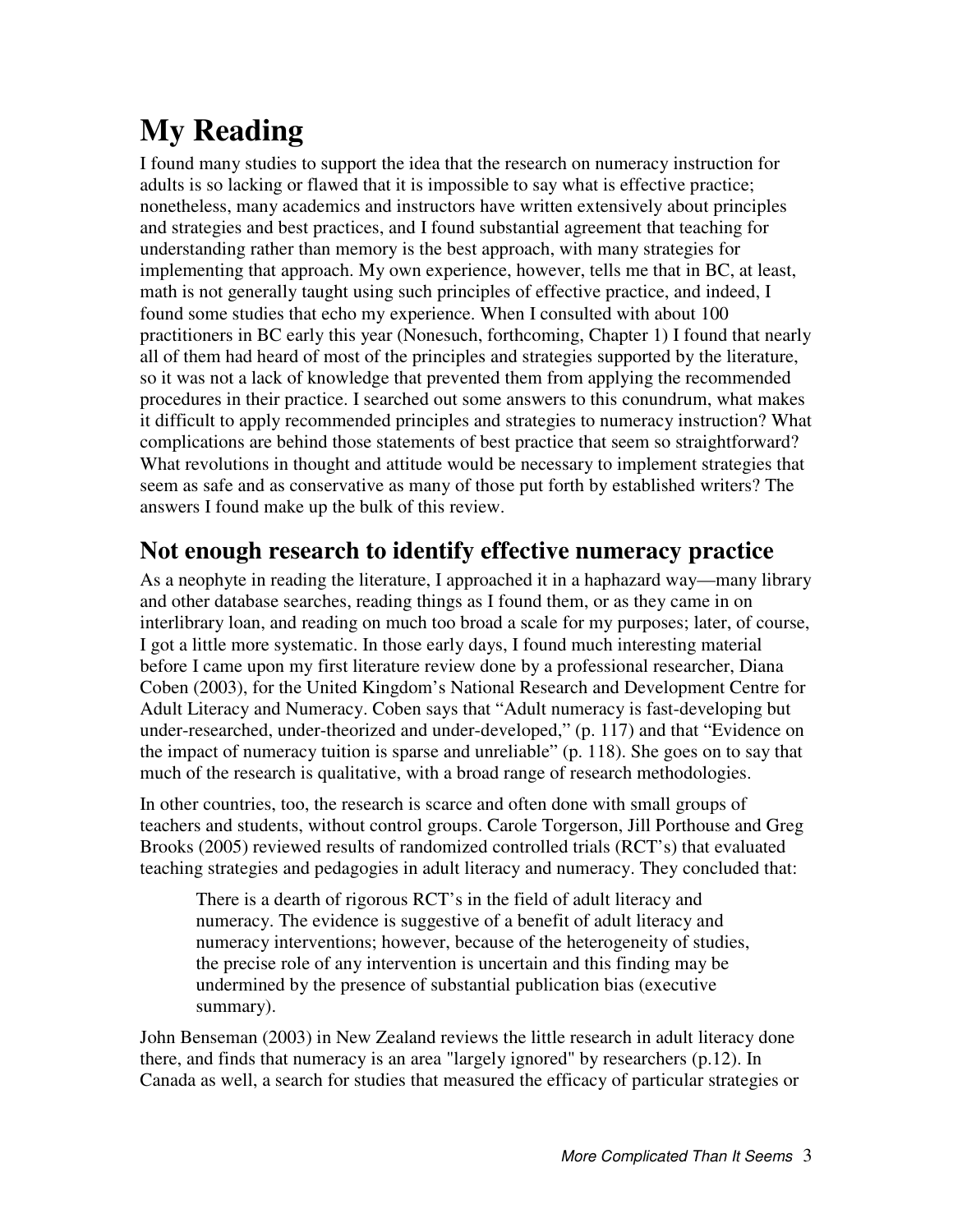pedagogies yielded nothing, although there were many reports of current practice, which I will discuss in the next section.

## **Effective practice identified**

The call for RCT research by Torgerson *et al* (2005) notwithstanding, many practitioners and academics have written about effective numeracy instruction, and there are several organizations that have come together to study and improve numeracy instruction to adults, such as ALM (Adults Learning Mathematics) ANN (Adult Numeracy Network) and ALNARC (Adult Literacy and Numeracy Australian Research Consortium).

Nearly all the literature I read, written since 1990, shows evidence of sharing a constructivist philosophy, based on the premise that learning takes place when a student actively constructs meaning from experience and from previous personal knowledge; the teacher facilitates activities and problem solving through which the student can construct knowledge and understanding. Rita Smilkstein (2002) suggests that that a cycle of learning that encourages students to construct their own knowledge in real, meaningful situations while reducing reliance on drill and worksheets, using student-centred rather than teacher-centred instruction, follows a learning pattern common to all human beings.

Many people have written about the importance of a constructivist approach to teaching numeracy, and examples abound of instructors reflecting on their practice along these lines. I will mention a few here:

Pat Rogers (1991) reported that she successfully changed her teaching practice at the post secondary level. When she began teaching math, she taught as she had been taught, through lectures and assigned practice. However, she began to develop some participatory activities, such as "think-write-pair-share," class dialogue, board work, brainstorming, problem-posing, small group work, and proof generation. Later, as she describes in an article in *Women's Education des femmes*, she was able to do a comparison study in which she taught a section (approximately 60 students) using her participatory methods, while two other sections of the same class were taught by two different lecturers using traditional methods. All three sections took the same final exam. Rogers concludes:

[S]tudents in my section obtained more A grades overall (27% compared with 22% and 19%) and only 15% of students in my section failed the examination, where 24% and 30% failed in the other two sections. Covering the course content presented no difficulty for me or, judging by their examination success, for the students. Over two-thirds of them participated actively in the course in one way or another and only one student complained of discomfort (p. 41).

John Dingwall (2000), in a discussion paper written for the National Roundtable on Numeracy at Queen's University (Dennery, 2000) discusses some success factors in adult numeracy programs in Canada: connecting math to real life experience, building on previous knowledge of students, and paying attention to math anxiety and other emotional factors. Other authors have similar lists of best practices, for example, Barbara Glass (2001) in *Numbers Talk: A Cross-sector Investigation of Best Practices in LBS Numeracy*, compiles responses about best practices from 32 programs in Ontario.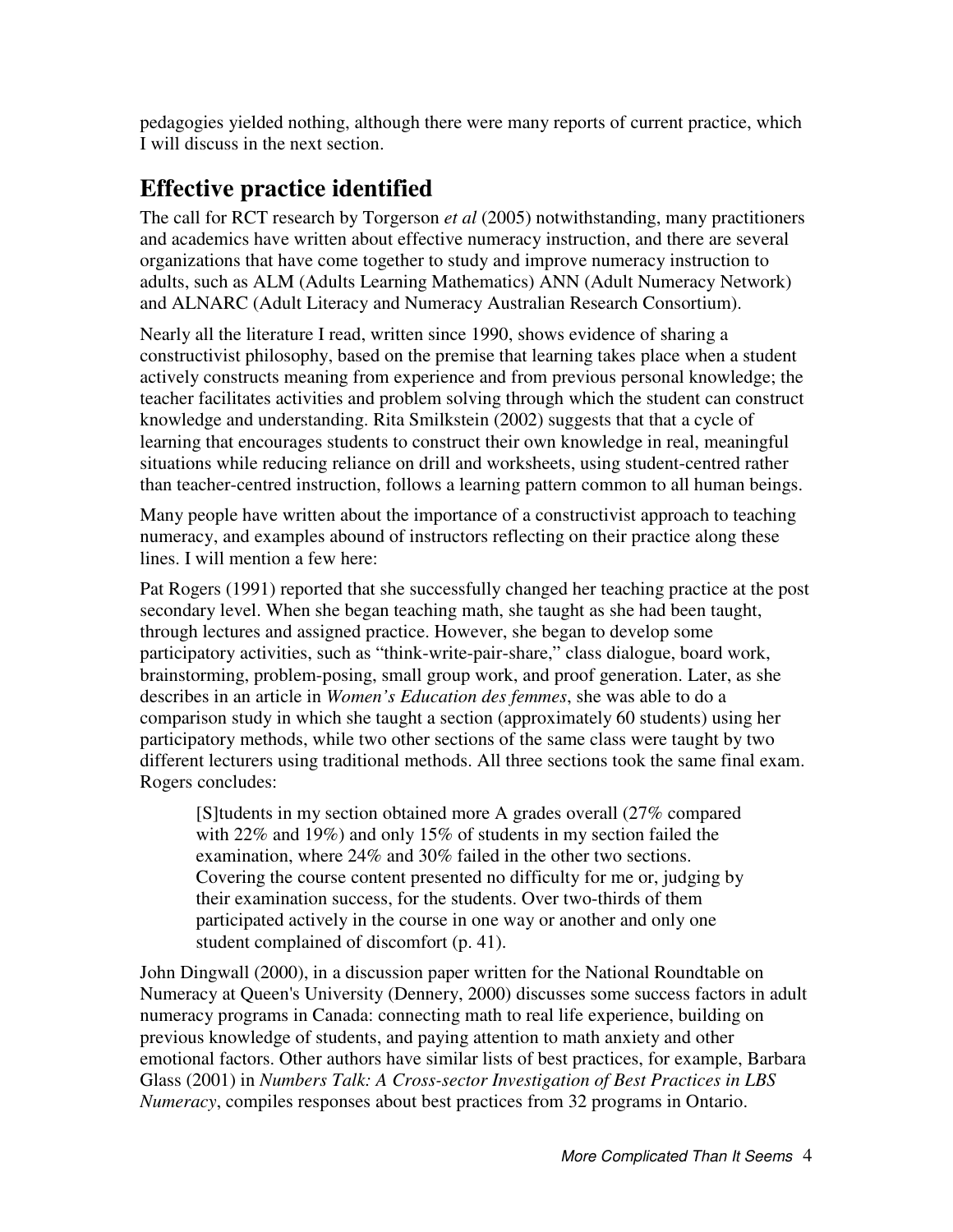Respondents cited practices such as encouraging interaction between students, dealing with math anxiety, using manipulatives, relating math to real life experience, and encouraging discussion about math. Lisa Hagedorn, (2001) in *Best Practice and Innovations* from the Ontario Literacy Coalition, has a similar list: deal with math anxiety, ask students to write/talk about math learning, use manipulatives and real materials, and relate math to everyday life.

Iddo Gal has written extensively about adult numeracy and adult numeracy instruction, often with other authors. In a manual written for numeracy practitioners, *Adult Numeracy Instruction: A New Approach* (Gal, Ginsburg, Stoudt, Rethemeyer, & Ebby, 1994), I found a comprehensive and coherent statement of principles, which I used as a basis for further investigation. Although similar principles are found in articles by many authors, the clarity and conciseness of the format given by Gal *et al* bring the principles into sharp focus and allow us to see how any particular practice we might examine lines up with them. I will list their answers to the question "How should we teach math and develop numeracy skills?" which they summarize as an "adopt a 'whole math' approach"(p. 7):

- 1. Determine what learners already know about a topic before instruction.
- 2. Address and evaluate attitudes and beliefs regarding both learning math and using math.
- 3. Develop understanding by providing opportunities to explore mathematical ideas with concrete or visual representations and handson activities.
- 4. Encourage the development and practice of estimation skills.
- 5. Emphasize the use of "mental math" and the need to connect different mathematical skills and concepts.
- 6. View computation as a tool for problem solving, not an end in itself; encourage use of multiple solution strategies.
- 7. Develop learners' calculator skills and foster familiarity with computer technology.
- 8. Provide opportunities for group work.
- 9. Link numeracy and literacy instruction by providing opportunities for students to communicate about math.
- 10. Situate problem-solving tasks within familiar, meaningful, realistic contexts in order to facilitate transfer of learning.
- 11. Develop learners' skills in interpreting numerical or graphical information appearing within documents and text.
- 12. Assess a broad range of skills, reasoning processes and dispositions, using diverse methods (Gal *et al*., 1994, p. 2,ff).

### **Effective practice not implemented**

Leo Hutchinson, a Vancouver ABE teacher, declares that most of his students "claim that one of the reasons they do not understand math is because their previous math teacher(s)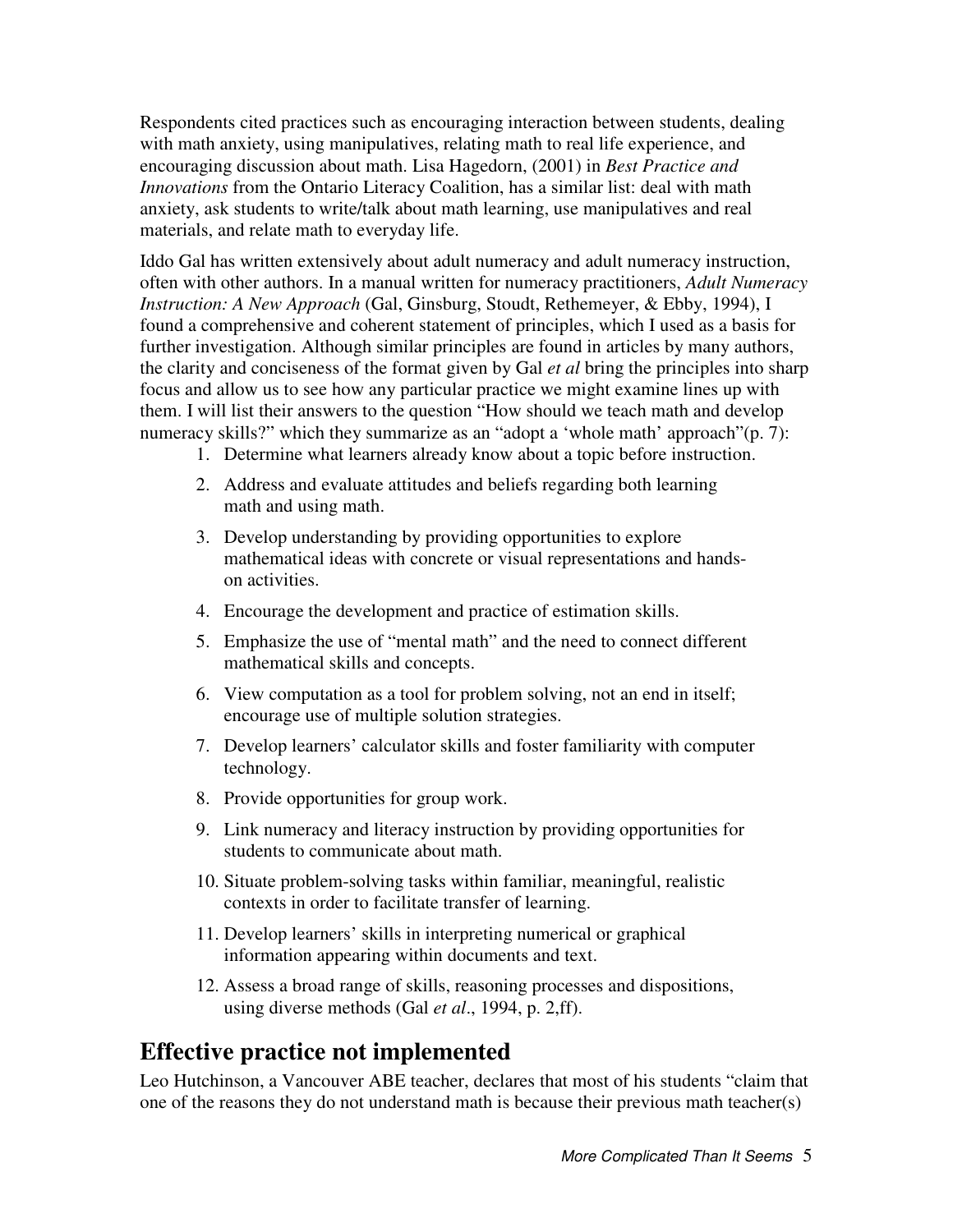did not pay attention to them and their need to understand math better"(2000, p.1). These thoughts are echoed by Tom Nesbit (1995) of Simon Fraser University, who says, "the primary contributor (to low mathematical ability in adults) appears to be the poor teaching in school mathematics classrooms" (p.3).

Nesbit made a study of three math classes at the introductory (grade 9) level in a community college in Vancouver, using surveys, interviews and classroom observation. Several key findings emerged:

(1) Within the classroom, the teacher's role was paramount—almost all decisions about classroom activities were made by teachers, and the learners' influence was minimal; (2) the teacher and the textbooks adopted the role of supreme authorities of mathematical knowledge; (3) adult learners were assigned a passive role in their own education (Nesbit, 1995, abstract).

This kind of teaching is in direct opposition to arguments that talk of the futility of the "banking model" of education, to use the term coined by Paulo Freire (1970). In a report prepared for the Ontario College Sector Committee for Adult Upgrading, two "best practices" of primary importance are cited: "the development and reinforcement of the learner's control of his/her own learning" and "a shared power relationship in the classroom that contributes to self-esteem and self-confidence"("Best practices in managing the classroom to improve student commitment", no date, p.7).

Nesbit (1996) describes the factors that influence teachers to teach using the banking model: first, the pervasive view of math as a formal system unto itself, so that everyday math is not "real math," and real math is so abstract that it cannot be experienced; second, institutional emphasis on outcomes, competition and exams that make it clear to the student that these are the only valid criteria to measure learning, rather than some other, more personal or more relevant criteria.

Mary Jane Schmitt challenges the use of workbooks in adult numeracy instruction, although they are widely used in ABE programs. In BC, especially where small class sizes or continuous intake means that content is delivered in a self-paced model, often the workbook or textbook is the only method of instruction. Schmitt points out that the workbooks' focus on isolated instances of standard computations means that "success in the adult education math class is defined as the ability to follow successfully a sequence of rule-based instructions that can be matched to one-step or two-step word problems" (Schmitt, 2006, p. 1).

Judy Perry, from *Beat the Street*, a Toronto literacy program, was a participant in a workshop given by Tom Ciancone, Flora Hood, and Joy Lehmann, where she gained some insight into her assumptions about teaching math:

One thing that struck me during the workshop was the way that I teach numeracy training to new tutors. When I teach them how to teach reading and writing, I emphasize the pre-, during, and post-reading/writing activities that we, as competent readers, do unconsciously. I emphasize all the things the learner brings to the text, how to teach the learner to interact with the text as they read. Yet, I don't think about that when I'm teaching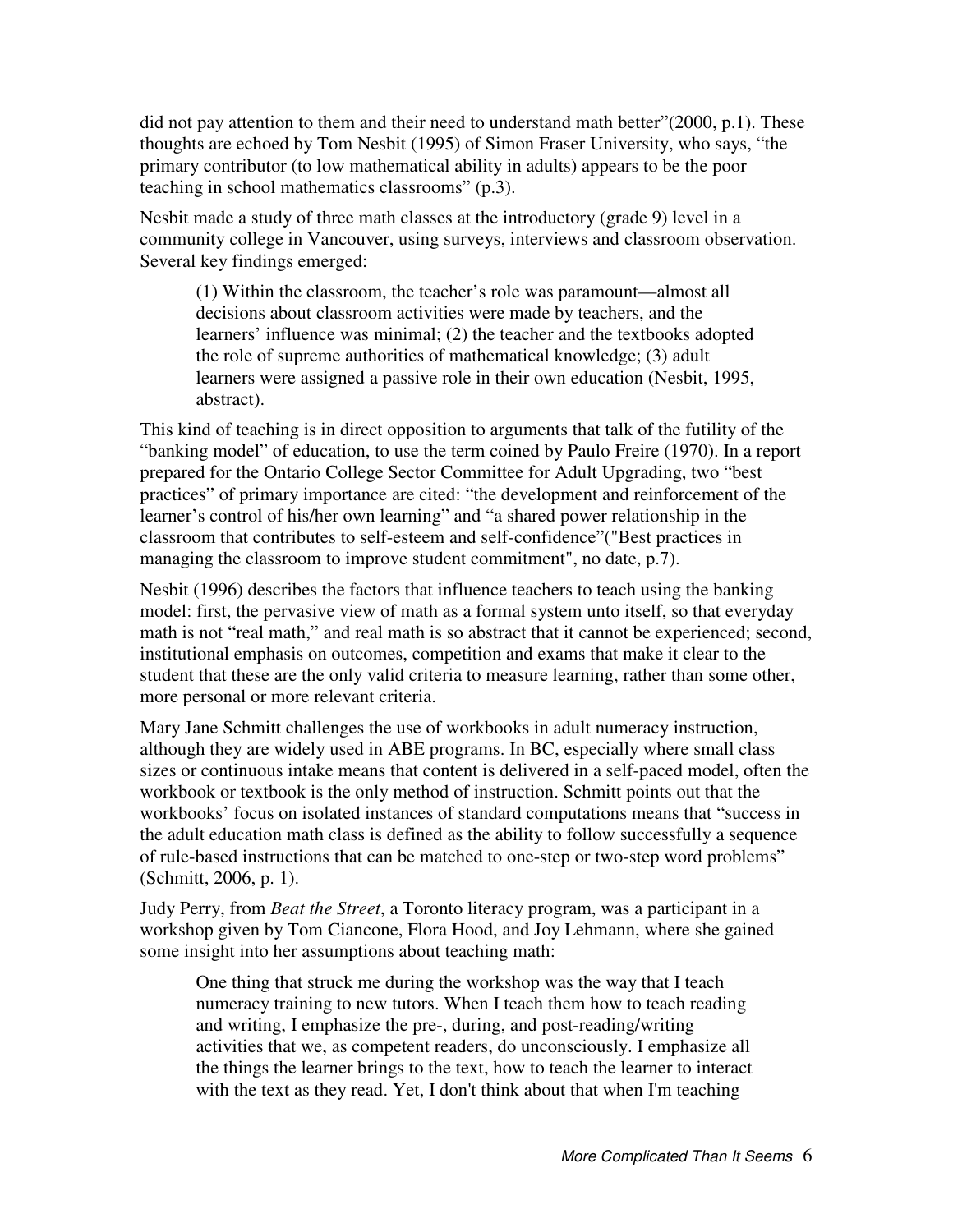numeracy! It's just math—I teach the formulae and the learner practices the skill ("Beyond worksheets: Making math meaningful", 2005, p.12).

Charles Brover, Denise Deagan, and Solange Farina (2000) discuss a similar finding amongst teachers taking part in the meetings of the New York City Math Enquiry Group (MEG). Teachers who taught English language literacy by taking into account learners' backgrounds, and who tried to provide meaningful opportunities to learn reading and writing, nonetheless taught math by "abstract and alienating computational drills" (p. 3). After participating in MEG's meetings and discussions, which focus on doing math problems and discussing the implications for math instruction, "one teacher wrote in her journal: … 'More and more I see that good teaching that applies in BE [Basic Education]'s reading and writing is also true for math'" (p.3).

The authors (Brover et al., 2000) state that that members of the New York City Math Exchange Group have been meeting since the early 90's to do math and to learn "to think about math education in a new way… [W]ithout alternative models of learning math, teachers tended to teach math the way it had been taught to them" (p. 2).

## **Barriers to implementation of effective practice**

When I looked at the list of points by Gal *et al*, above, and others like it, I thought "There is nothing new here—I've been hearing similar things for the past 15 years." At first, I was relieved to find that the literature matched my thinking; I reflected that our problems with math instruction would be easily solved if everyone agreed on the solutions. Then I began to wonder why I had not changed my practice to bring it in line with these ideas, if I had known about them for so long, and why had others not changed their practice? Why didn't I know even one person who was successfully teaching numeracy using those principles? I thought about how hard it is to implement those ideas, and how many times I had tried and failed. Then I began to find some other research and reflection that shed some light on the complexity of those simply stated ideas, and I began to recognize some of the difficulties that get in my way. In preparation for writing my manual for instructors of adult numeracy (Nonesuch, forthcoming), I met with eight groups of practitioners, 90 people in total, and by and large their reactions were the same as mine—nearly all of them had heard of nearly all the strategies on the list, but they encountered many difficulties in putting them into practice.

Gal *et al* (1994) suggest the possibility that many numeracy instructors do not follow these principles, even though they may agree with them, because of a lack of professional development activities to learn how to implement them, which may lead them to fall back on memories of their own math education and follow that pattern semi-automatically, or because of student resistance to these new ideas. I began to ask myself what kind of professional development would make it possible for instructors to successfully adopt these principles. What is at play here? What complexities, what hidden reasons lie at the base of the difficulties instructors face when they try to change their numeracy teaching practice? I began to search for literature that would shed some light on what makes it so hard to implement these strategies, and I will discuss my findings for some of the strategies below, using the language in the points set out by Gal *et al*.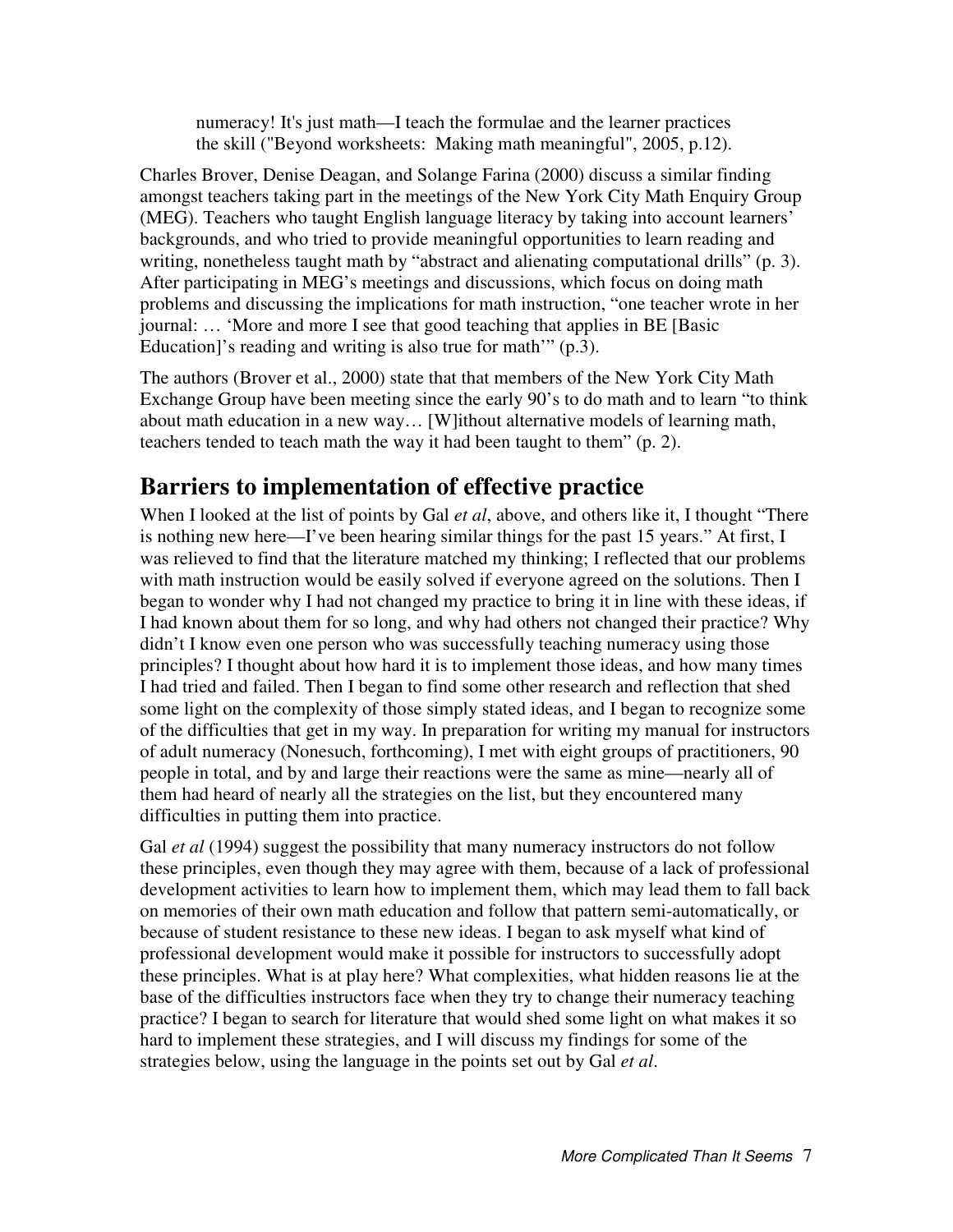#### *Determine what learners already know about a topic before instruction.*

Lisa Hagedorn (2000) surveyed instructors in the Literacy and Basic Skills programs in Ottawa-Carleton school district, and found they recognized many strengths in their students, including estimation, mental calculations, fraction skills used in cooking, and other coping skills, yet students could not transfer these skills to doing calculations or word problems in class. We know that street math is not the same as school math, but both are valid maths. Why is it so difficult to use what students already know to make the connection to more formal math?

Lindenskov and Hansen (2000) may shed some light on students' reception of instructors' attempts to build on prior knowledge. They report that they found three groups in the adult numeracy classes they looked at: first, a group that had no methods for figuring out particular kinds of problems, and wanted the teacher to give them a method; a second group who had their own methods and who weren't interested in learning new ones; and a third group who had some methods of their own, but who were interested in other methods, and whose practice changed or expanded over the course of the class. If such diverse attitudes are found in other ABE classes, it is difficult to imagine what classroom practices would make it possible for all of them to make a connection between prior knowledge and new knowledge.

Lindenskov and Hansen have more to say about the process of students adopting new knowledge, and adapting their habitual ways of doing math. One of their students decided to continue to use a method learned in class for figuring percents after a better-educated colleague at work confirmed that her "new" method was commonly used at that workplace. "For us it is obvious that the social reaction to new methods from education is overwhelmingly influential, e.g., as to whether the adults will remember, appreciate, and use new methods and knowledge or not" (Lindenskov & Hansen, 2000, p.5). Although I did not find any other published support for this conclusion, one of my colleagues confirmed it by saying that her students were unlikely to adopt her (more efficient) methods for doing calculations if they were different from methods used by friends and family who helped with homework. "My Auntie does it this way," is a frequent reason her students give for sticking to the old ways. What implications does that conclusion have on classroom practice? Surely, it is a question of more than simply finding out what students know and building a bridge to more standard practice, or to more advanced concepts. Perhaps we need posters of singers and sports heroes announcing that they mentally divide by two instead of using a calculator to find 50% of something!

#### *Address and evaluate attitudes and beliefs regarding both learning math and using math.*

Math, far from being soulless, logical, and cold, is a subject fraught with emotions. The emotions do not come from the numbers, but from the people working with the numbers, and people coming back as adults to learn math are people who are often scared and angry, confused and humiliated, unconfident and passive, people, in fact, who hate and fear math. Many theorists say that people who are in the grip of negative emotions cannot deal with learning something new. One of the features of Thomas Gordon's *Teacher Effectiveness Training* (1974), for example, and of Saskatchewan NewStart Life Skills (*Core lessons for life skills programs*, 1994) is that the teacher/coach needs to help the student deal with the emotions, at least for the moment, so that learning can proceed.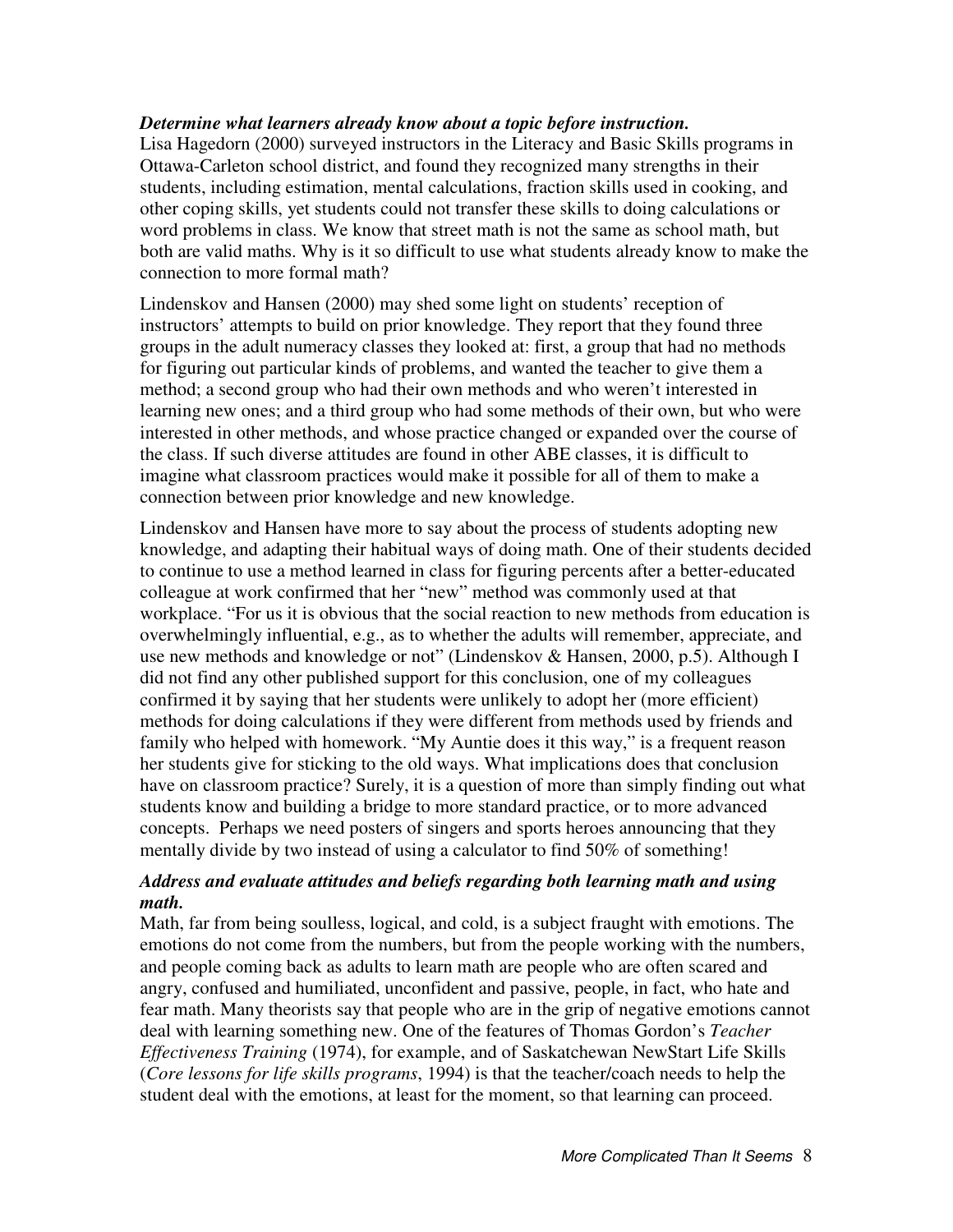Moreover, Rita Smilkstein (1991) says that hormones associated with positive emotions enhance learning while chemicals associated with negative emotions inhibit learning quite a challenge for the numeracy instructor, not only to deal with the negative emotions, but also to replace them with positive feelings in order to promote learning.

The concept of math anxiety, and strategies for dealing with it, have been around for many years; sometimes it is dealt with in the counsellor's office, sometimes in the classroom, often not at all. Fred Peskoff (2000) reports on a study he did of adult students and their use and evaluation of strategies for dealing with math anxiety. Strategies were designated either as "approach" strategies, which met the problem head-on (such as don't fall behind in homework; ask the instructor; let the instructor know when you don't understand; find extra study/review time), or as avoidance strategies, which helped the student avoid the feelings of anxiety (such as relaxation techniques or leaving the room to alleviate stress). The approach strategies were viewed by all students as more useful than the avoidance strategies, and talking to a counsellor and working with a tutor were seen as least useful of all. However, the students most in need of help were the ones least likely to take effective measures to get it. Low anxiety students tended to use the approach strategies more than high-anxiety students, who more frequently used the approaches seen by all students as less useful. So simply teaching techniques is not enough, if anxiety is preventing students from using the most efficacious strategies for reducing anxiety. The author also suggests that using a tutor may be seen as not useful if the tutor uses different explanations or strategies than those taught by the instructor, and points to the need for tutors and instructors to collaborate.

Bonnie Fortini (2001) decided to use the theory of multiple intelligences to help students deal with math anxiety, and gave each student an MI assessment, talked in class about math anxiety and about MI, and worked with students to develop strategies to deal with anxiety based on their MI strengths. In the second and third semester, she had to cut back on the MI work, but, nonetheless, she reported favourably on the value of MI in helping students overcome math anxiety, and found that her own teaching also changed for the better as she grew more comfortable working with types of intelligences that were different from her own. It is not clear that the MI theory and practice in themselves reduced anxiety, or if simply gaining some control over their learning by understanding themselves more clearly led to a reduction in anxiety and a more positive attitude to learning math.

#### *Develop understanding by providing opportunities to explore mathematical ideas with concrete or visual representations and hands-on activities.*

The use of base ten blocks, Cuisenaire rods, and various other concrete models for operations with whole numbers, decimals and common fractions have long been available commercially, and instructors have been making and using their own as well, from beans and paper clips for counting, to playing cards to teach addition and subtraction, to more elaborate materials. Beth Marr (2001) observed that working with real objects (cans and bottles for measuring volume, for example) fostered discussion, made for a livelier classroom, allowed students to bring prior knowledge to engage in new experience, and seemed to activate memory. "The lasting memories appeared stronger than any that the words and diagrams traditionally used on worksheets had provoked, since student's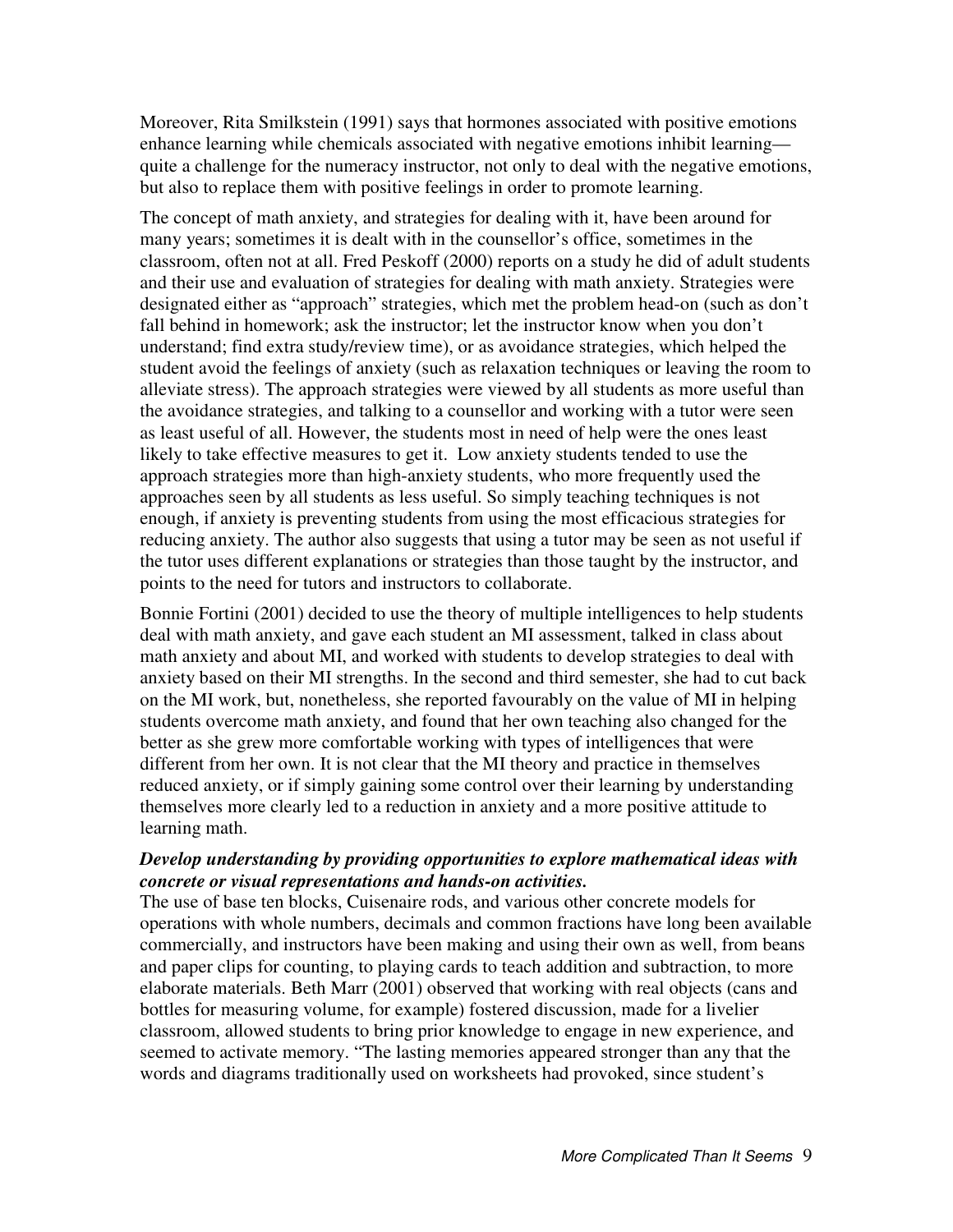speech in later tasks contained many direct references back to prior visual memories" (p. 218).

Yet the use of manipulatives, which on the surface seems so likely to lead to student success, brings with it unexpected difficulties. The instructor must bring a light touch, a sense of ease with manipulatives and with math concepts, and an ability to deal with students' feelings about using them. Lisa Hagedorn (2004) worked with classroom teachers to make learning materials to suit their students' needs, and to share the materials with other instructors. Their material, as well as a report on their activities, is available online. Hagedorn muses on the process of fitting such activities to a particular class:

This diplomacy of teaching – when to direct, when to step back, what to control, what to leave alone, how much of a path through an activity to clear for the learner, and when to ask him/her to bushwhack, is fundamental and fascinating (2004, p.21).

In my own teaching, I have found that many students resist using manipulatives, thinking them "childish" or "not real math," and in some cases they refuse to use them. In any case, this resistance has to be taken into account before students can gain from using concrete materials. I have developed some ways to work with their resistance, including acknowledging their feelings, using trial runs of material, and including students on the team of decision makers (Nonesuch, 2005b). These tactics, however, are outside the bounds of what is considered "normal" classroom practice.

It seems likely that workplace programs would face the least resistance to using real objects to teach concepts, and indeed, in an interview with *Literacies*, Sue Grecki talks about her work with students in the trades who need help with math:

So we'd work with plumbers using a piping system drawing, and figure out the elbow degree and the length of the travel. Then we'd go into the shop and start measuring and cutting pieces to see if they work. That's when they realize something worked or that they were looking at setting up the problem the wrong way ("Making math concrete (and iron, and plastic): Numeracy and construction trades", 2005, p.15).

Another way of overcoming student resistance to using hands-on strategies is to give them some knowledge of and control over the learning process. For example, Meg Constanzo (2000) says that students who had been taught about multiple intelligence theory and who had had a chance to find out their own strengths were more willing to use alternate strategies (such as drawing diagrams or using manipulatives) which were appropriate to their strengths, but which they had resisted previously.

Resistance to such methods comes also from instructors, who, with students, reckon on the need for drill and practice and worry about the perceived increase in time needed for "discovery methods." Kathy Safford writes of her own experience teaching basic math and on the "math wars" about the best way of teaching math to children; she has modified her initial zeal for a strictly constructivist approach for adult learners to include space for drill and practice: "If students have constructed and own the rules they are practicing,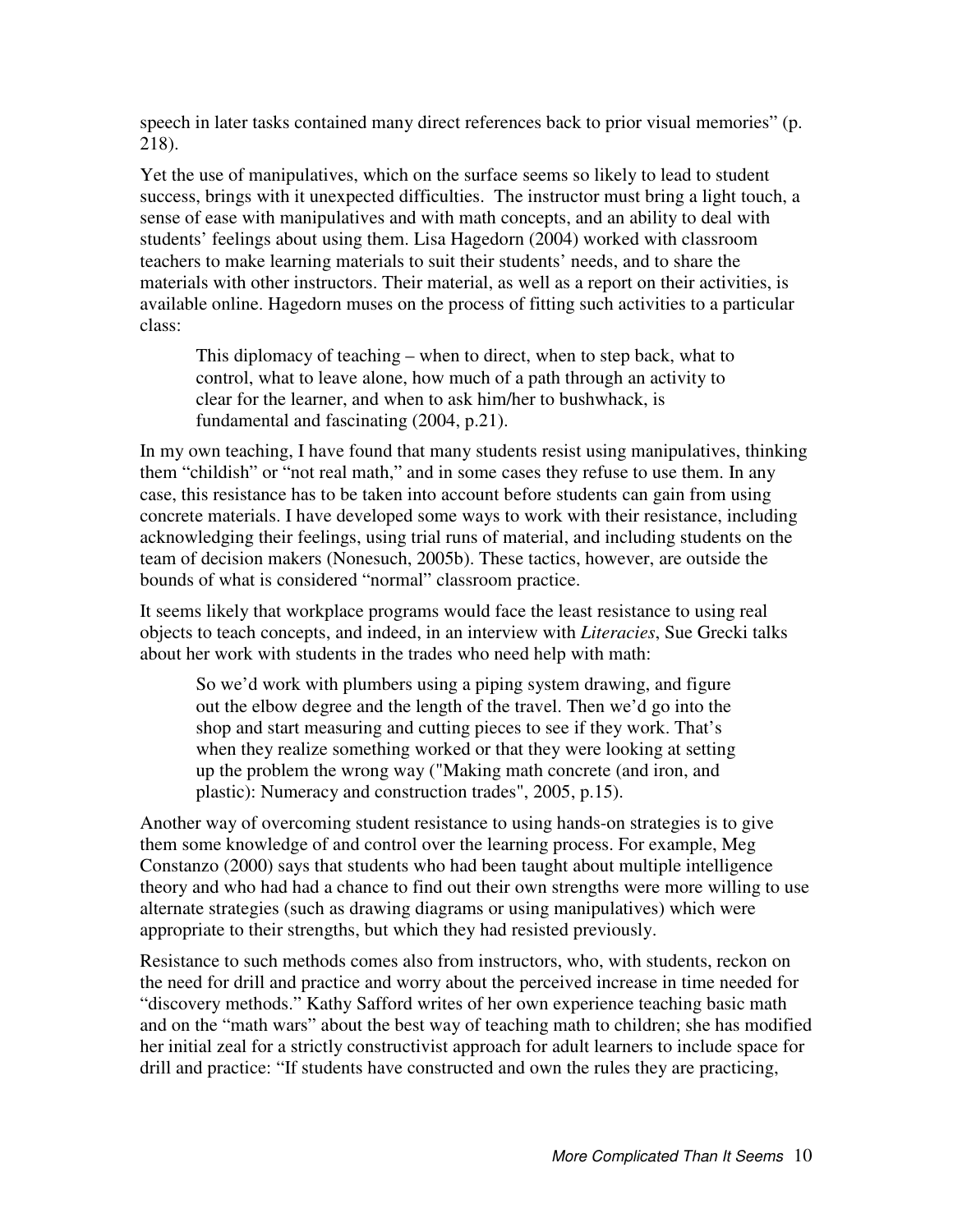they can reconstruct them at some later time. Practice diminishes the need for such activity and releases their brains to engage in more constructive work" (Safford, 2000).

#### *Encourage the development and practice of estimating skills.*

Why is it difficult to develop students' skills in estimation? Although I did not find any writing on this topic, it seems to me if students can make reasonable estimates, and if they value the usefulness of the strategy, it is a testament to their understanding of mathematical concepts and the particular context of the problem they are working on. Is it possible to foster estimating skills without including in your practice many of the other principles in Gal's list?

#### *Emphasize the use of "mental math" and the need to connect different mathematical skills and concepts.*

Most instructors are aware that many students have their own methods of making computations mentally, although for the most part they view them as substandard and are slightly ashamed of them. (My students often hide their methods from me.) Writing in the newsletter of Adults Learning Mathematics, Janet Duffin (2002) suggests that we should encourage students to develop their own methods and to share them with the group as a way of having their own methods respected and of learning from other methods, thus improving competence and confidence. Even so, she recognizes the temptation to intervene when students are working out their own method, because "our instinct is to weigh in and help them" (p. 7). Sandra Wilson and Alison Tomlin (1999), numeracy student and researcher, reported on a piece of research they undertook together, to interview other people to discover what method they used to do sums. Doing formal research goes further than Duffin (and many others) suggest. Such activities again put students in control (they are the researchers) and give them opportunities to see in real life the variety of approaches and strategies people use. Students reach a better understanding through collecting, organizing and understanding their data, and practice is embedded in a real research process instead of in worksheet drills. However, the idea of doing such a research project, especially the act of writing it up and publishing the results, would be considered outrageous by most instructors I know, wasteful of time and of dubious value in light of the perceived rigidity of program content in most ABE programs.

#### *Develop learners' calculator skills and foster familiarity with computer technology.*

Catherine Cantrell (2000) finds putting students in front of computers to use math educational software "boring and potentially pointless" (p. 1) because students are isolated from other students and from teachers, and there is often no relevant context in which they can use skills as they learn them. In this article she tells how she uses everyday software such as spread sheets and graphs, the internet, PowerPoint, web page creation, etc. to teach math while providing students with a group experience, as suggested by the next principle.

#### *Provide opportunities for group work.*

Beth Marr (2001) writes about the many benefits of group work. She observed that when students were given a collaborative task they started on a more equal footing and explored meaning together, rather than one being more expert than another. The many tasks necessary for a group to function (keeping time, maintaining relationships, bringing in outside knowledge) means that people with lower math skills can make a positive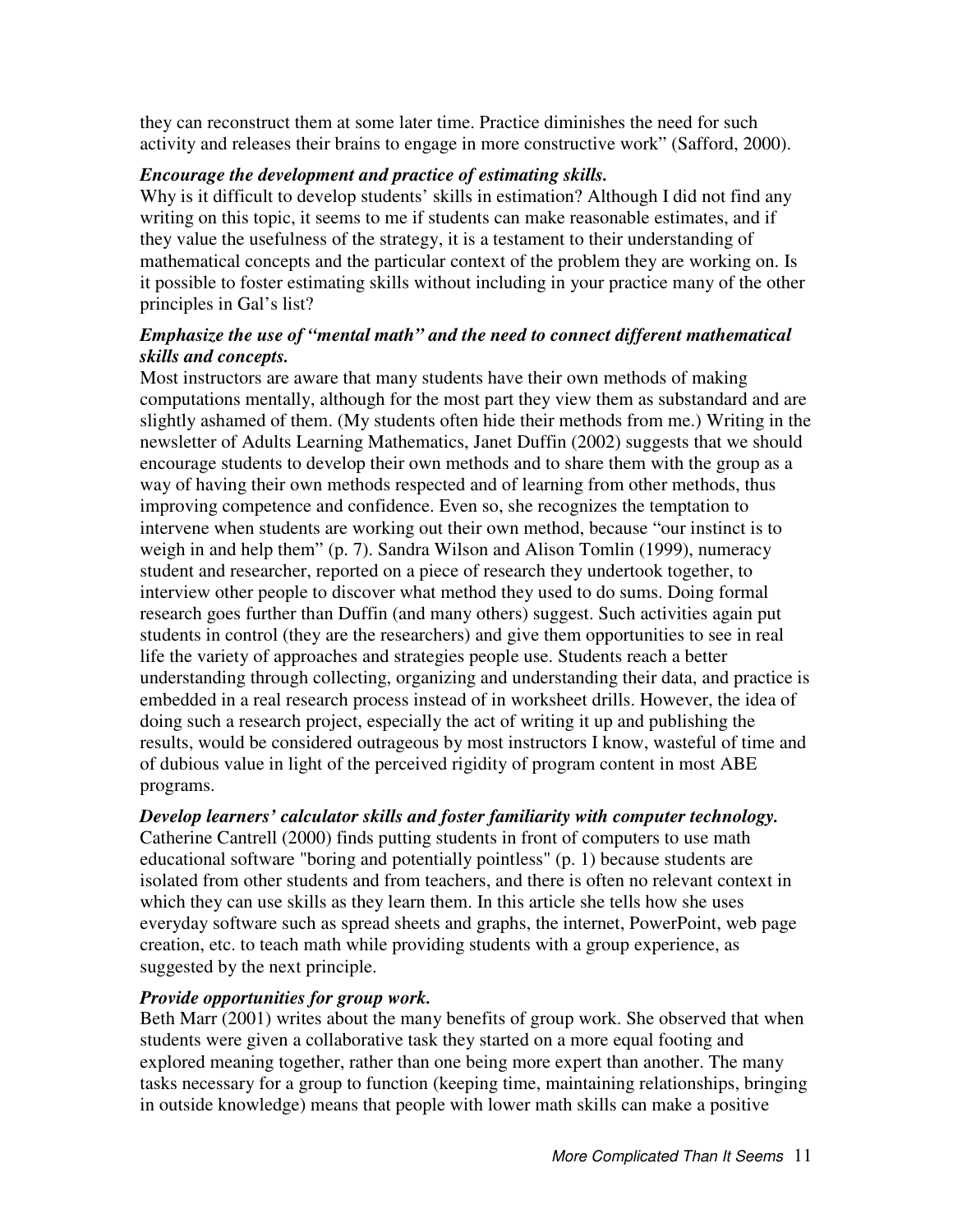contribution to the group while learning from others. Furthermore, she says, "I believe that for many adult students there is an unspoken social need that is integral to their return to study. Leaving the isolation of the home and mixing with others seems an important part of the new learning experience"(Marr, 2001, p.217).

An interesting discussion with my colleagues at Malaspina University-College led to an illuminating discovery about students' reactions to doing group work. Some teachers were talking about how hard it was to get students to do group work: they drag their feet, complain, and say they'd rather work on their own in their books. Iris Strong, who teaches ABE at the Nanaimo Campus of MUC, speculated that her students thought working in groups was inefficient and time-consuming. She thought that they wanted to work by themselves in order to make faster progress. The following week, she led discussions in two different classes, and reported that her hypothesis was wrong:

Then I asked them to describe what happens inside their heads and hearts when they're asked to participate in an activity that doesn't feel natural to them, or one that they simply do not LIKE doing.

Well, I was wrong about thinking it was a time issue! At least for the students who responded in these two classes, the common denominator was that taking part in some of these activities involves interaction, and during interaction, others can see that they are dumb, stupid, and not as smart. Fear of exposing ignorance seems to be the motivator for these folks to want to do their own individual work. The cool thing is that they were all quite comfortable sharing that, and laughed about acknowledging it to each other. We've had a couple of wonderful sharing times on this topic in each class!! (E-mail, February 23, 2006).

What are other difficulties in using group work in ABE math classrooms? The instructor must teach more than simply math. In their introduction to a collection of several adult numeracy programs in Australia, Penny Halliday, and Beth Marr state, "Adult students in particular need to be taught how to work cooperatively in an enjoyable, non-competitive and supportive environment" (1995, p.9). Facilitating groups is a skill that does not necessarily come with every math teacher; as we have seen, literacy instructors often do not bring their skills in doing "whole language" to their work as numeracy instructors. Some instructors do not themselves know how to work co-operatively, or how to foster a non-competitive environment in their own workplaces, so can hardly be expected to teach it or encourage it in their students. Moreover, professional development for ABE/Literacy teachers does not often take the form of increasing their group facilitation skills, or applying methods to teach students to work co-operatively.

#### *Link numeracy and literacy instruction by providing opportunities for students to communicate about math.*

Beth Marr (2000) found that students needed "opportunity to speak" and "means to speak" (understanding of concepts and ability to use math terminology), and that the usual methods based on preparing students to complete worksheets provided neither. She used strategies to increase opportunity to speak such as group and pair work using manipulatives, discussion and sometimes writing about math thinking, and rehearsal for a report to larger group; participation in these activities increased students interest in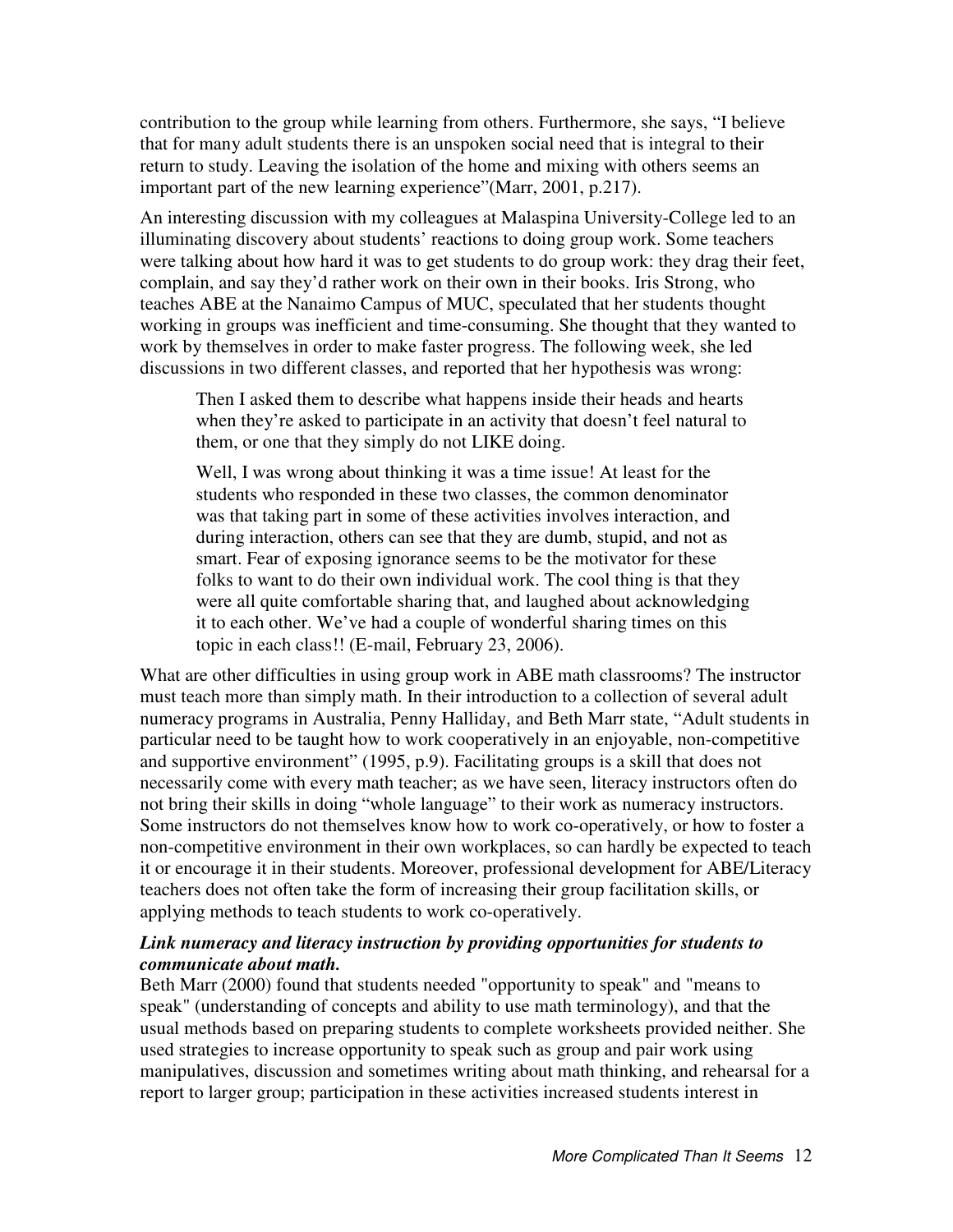acquiring appropriate language to express their ideas. Many of these activities that encourage students to talk about math, however, involve working in a group, and the instructor must deal with the difficulties outlined in the previous section if students are to have the opportunities Marr suggests are useful in learning math.

#### *Situate problem-solving tasks within familiar, meaningful, realistic contexts in order to facilitate transfer of learning.*

The crux of the matter seems to be in determining what is a realistic context for students. In practice, it often means that instructors pick topics that they think are realistic, such as budgeting or shopping. However, Alison Tomlin, in her article "Real Life in Everyday and Academic Maths" challenges the idea that instructors should determine the topics to be covered, and challenges especially the idea that instructors can take real life situations and turn them into math problems that relate to students' lives. She gave an example of paying an electricity bill in England, which has no relevance in the Canadian context. However, a comparable situation from my own teaching will serve to make the same point.

When I first began teaching numeracy to adults, I often ran across texts with shopping "problems" for students that required them to figure out which of two or three options was the best buy—the best buy always being the cheapest. Yet, as I got to know my students, they told me that, if you have only \$5.00 to spend, it is irrelevant to figure out whether it is cheaper to buy 500 grams of something for \$4.00 or a kilogram for \$6.98. How to make your money or your food stretch to the end of the month is not a math problem if you live with a drunk who takes all the money to buy booze, or who brings his buddies home to eat up the food you were hoping to serve the kids the next day. Tomlin says:

In talking as though we ([instructors] and policy-makers) know or can predict students' everyday lives and maths problems, we risk being profoundly patronising. What is real, everyday or relevant, or has meaning, depends on things far more complicated than [we] can know (Tomlin, 2002, p. 12).

Johnston, Baynham, Kelly, Barlow and Marks (1997) echo this caution in their report on a study of young students in Australia, many of whom have their own reasons for choosing not to budget their money. "If we are not careful, we will interpret this choice as lack of knowledge or even moral inadequacy" (p. 113). The authors suggest we need to ground ourselves in the real uses students make of money—selling/buying drugs, making bets, making things, protecting themselves from being cheated.

"…(Numeracy instructors) themselves need to be truly at home with the mathematics their students need…. they need to be able to understand something about the structural constraints of society and the possibility of agency, about how students make their own mathematical lives, even though it may not be in circumstances of their own choosing" (p.131).

As a final note on this subject, Tom Ciancone (1988), discounting the importance of realistic contexts in teaching math, says that getting help with everyday problems is only one of four possible motivations of adult students, and that "success in mathematics is as great a motivating factor for learning as relevance" (p. 2).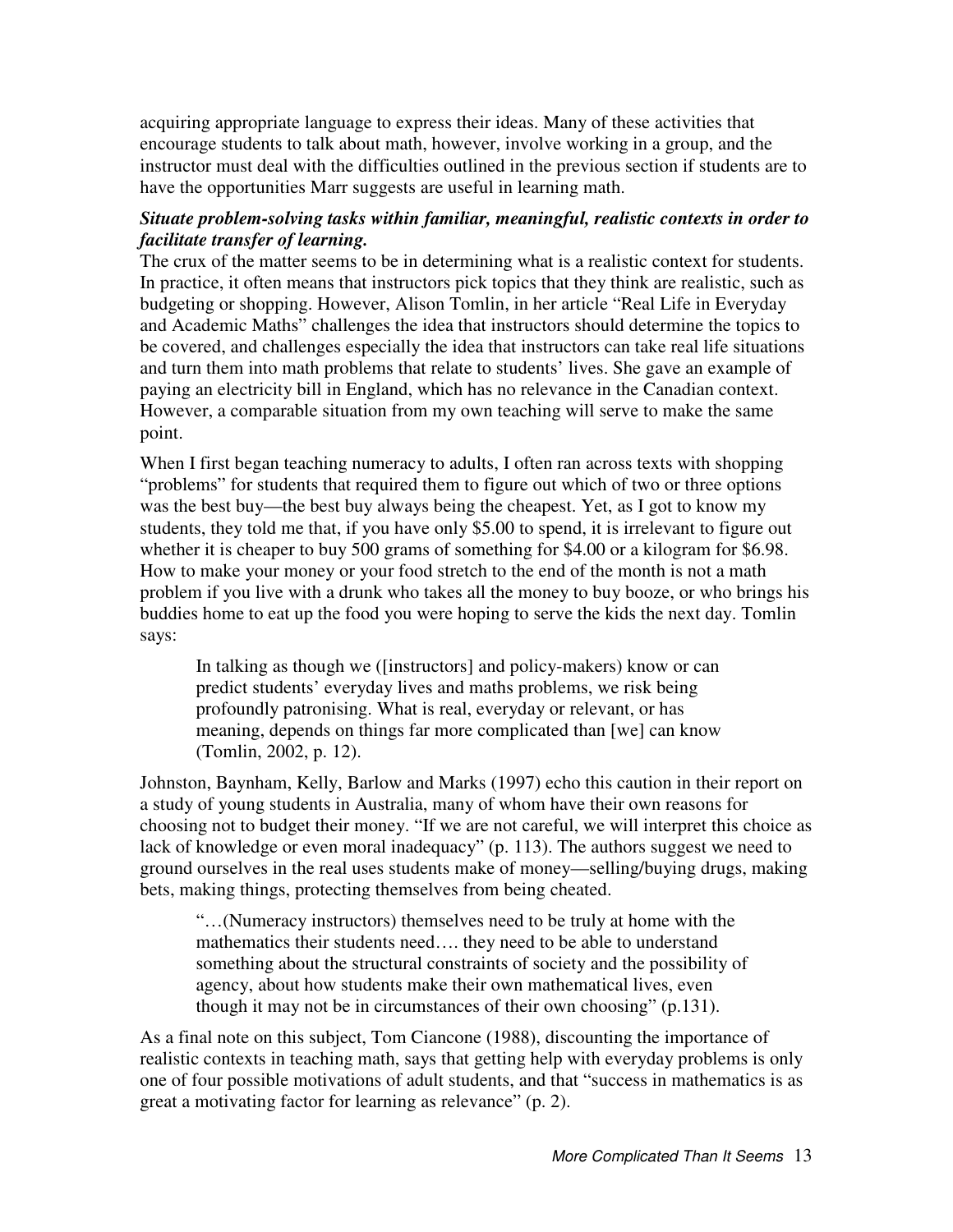#### *Assess a broad range of skills, reasoning processes and dispositions, using diverse methods.*

It is a truism in educational circles that you teach what you test for; if you want to change classroom practice, you have to change the way learning is tested and measured. Yet in programs such as Tom Nesbit (1995) studied, the text was of paramount importance, and nearly every math text comes with a battery of pre- and post tests, chapter tests, mid-term and final tests. So long as programs and instructors are tied to a text and its tests, it will be impossible to implement the constructivist strategies under discussion here. Members of a discussion group at the National Roundtable on Numeracy (Dennery, 2000) listed some of the problems with testing and accountability from their experience in the Canadian context. They stated that assessment should be based on "actual performance of authentic materials and tasks" (p. 4), but recognized the difficulty this raises in reporting to funding agencies, for example. They wondered if authentic assessments could be set up and reported so as to meet the requirements of external accountability.

Barbara Glass cites one method of assessment recently developed by the Literacy and Basic Skills Program in Ontario, a "demonstration." "These cumulative activities are intended to involve learners in real-life tasks that incorporate the skills and knowledge of several modules or units of study" (Glass, 2001, p. 60). More than 100 demonstrations are available online at the AlphaPlus website (http://demonstrations.alphaplus.ca). Their use requires more teacher time and preparation than a paper-and-pencil test, and the results are less easily understood by someone outside of the process.

M. Elaine Harvey (1991) goes a step further in rejecting traditional assessment practices:

Evaluating students through testing, assigning marks, and ranking, is a patriarchal approach. In feminist teaching, marks are generally not determined by one do-or-die exam. Marks for work during the term have become increasingly important. But let's not even assume that marks are necessary. We could use grades or even assign complete/incomplete status. Why do we even labour under the assumption that evaluation is essential to education? It is not essential to learning. In fact, it may even be detrimental (p.14).

An emphasis on "authentic assessment" or on self-evaluation of process runs counter to the current climate in adult basic education, where government departments and other funders demand more and more detailed and standardized outcomes evaluation.

## **Who is in charge here?**

Many of the strategies reviewed above include an element of student control of their learning, or of shared power between teacher and student, although neither was evident in the study by Tom Nesbit (1995) referred to earlier. There, teachers maintained control over nearly every aspect of the class, and the students were reduced to passivity in the face of the authority given to teacher and text. In a series on improving student retention, a report prepared for the College Sector Committee for Adult Upgrading, a committee of the Association of Colleges of Applied Arts and Technology of Ontario, states explicitly:

The management of learning should lead to the development and reinforcement of the learner's control of his/her own learning;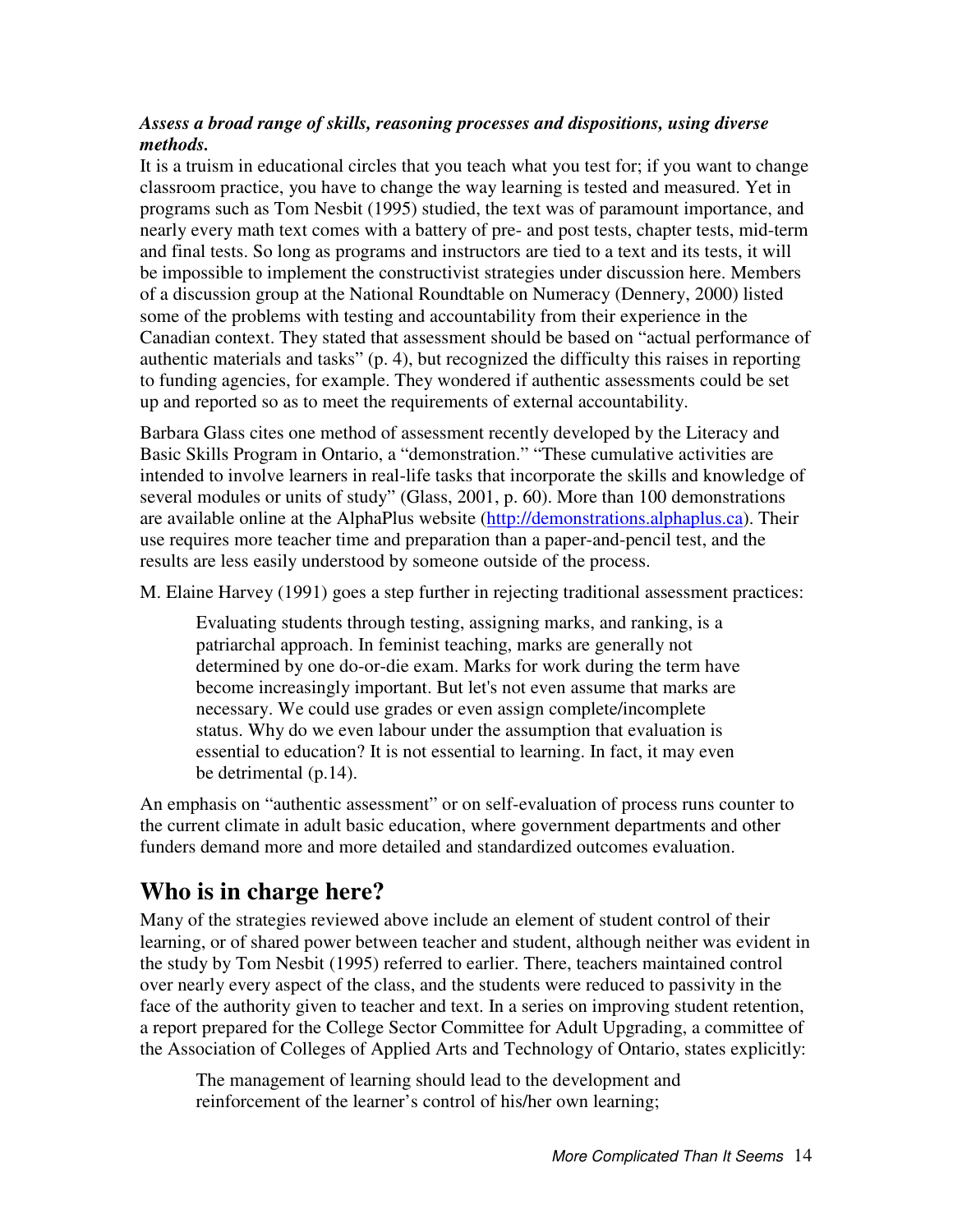and,

The management of learning should strive to build a shared power relationship in the classroom that contributes to self-esteem and selfconfidence ("Best practices in managing the classroom to improve student commitment", no date, p. 7).

Thinking about learners being in charge, I was stunned when I ran across this introductory phrase in an article by Lindenskov and Hansen (2000): "According to Danish legal provision, the learners participate in the ongoing planning of the course. In Eigil's class, two themes were democratically chosen" (p.5). It is impossible (but tempting) to imagine all the shifts that would take place if such a law were enacted in British Columbia.

Nicol and Anderson (2000), in a study with mildly learning-disabled adults, found that two groups of students who had teacher-led instruction and teacher-plus-computersoftware instruction, respectively, improved more than the control group. The authors suggest that the improvement in the group that used computer-assisted instruction with the teacher may be influenced by a change in teacher-student relationship (more collaborative and less confrontational) as much as by the actual software (p. 191).

Haacke, van Duin, and de Laat (1997) describe an individualized math program in the Netherlands, where many students are on individual paths, yet they do not follow blindly modules set out for them by instructors, and which integrates many aspects of group work, mental math, and practical problems. Instructors face a difficult challenge in this setting: "For us educators our way of thinking has to be reversed. Instead of suppliers who offer what they think is necessary, they had to become educators who listen to the demand so the education can be adapted to what is needed" (p. 3). Moreover, in the Canadian context, they would have to overcome years of conditioning that encourages students to take a passive, rather than an active, role in their education.

Mike Baynham (1996) investigated the role language plays in the adult classroom, particularly how humour may produce a more egalitarian relationship between teachers and students. A shared power structure may be the hardest to implement of all the principles of adult numeracy instruction under discussion here. It is hard for instructors to give up control. It is hard for students to accept control and hard for them to believe that the teacher is willing to give up control. The transition from the status quo to some new way of being may be the hardest of all. I have reflected on my own practice in this area in an article published in the RaPAL journal (Nonesuch, 2005a).

## **Summary**

Although some academic researchers say that little statistically valid research has been done about adult numeracy instruction, many instructors and others in the field have reflected on their practice and on their observations, to come up with a consensus about what "best practice" looks like. There is general agreement on many of the ideas about best practice, although still some controversy on some of the details.

Yet, even with this general agreement in principle, ABE/literacy math classes are still taught in the old-fashioned way, with power centered in the teacher, and the text and the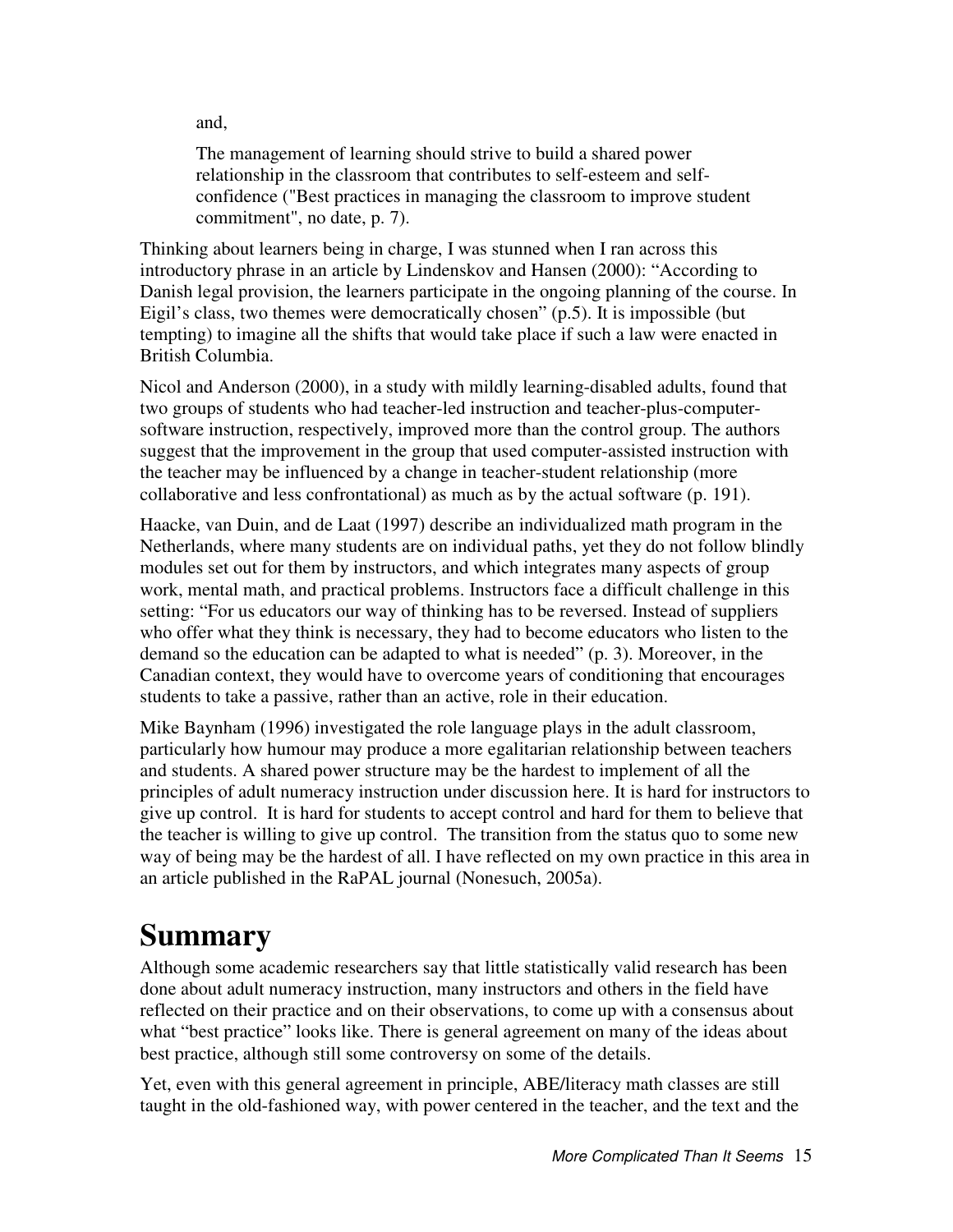test governing the content and method. A little closer look at the principles shows some barriers to implementation by teachers. Many of them ask both teachers and students to step out of their usual roles, and change is always difficult. Some of them ask teachers to make themselves vulnerable, to deal with emotions and respect their students' knowledge of things the teacher does not and possibly cannot know. Some of them ask students to be open about their lack of knowledge and skills, lacks they have been hiding for years. Some of them are in conflict with the needs and assumptions of administration and funding bodies, which want to count completions and register grades. I have tried to elaborate the complexities of some of them, to try to see what is there that prevents them from being easily and widely adopted. All in all, making change in adult numeracy instruction is much more complicated than it seems on the surface.

# **Conclusion**

My intention here has been to push the edges a little of the principles elaborated by Gal *et al*, and other writers, but not to deny their validity, because I think they are valid. I want to incorporate them all into my practice, and I'm curious about what makes it so difficult. I think that we have to name the problems of implementation more clearly before we can adopt these suggestions, before we can change our practice to bring it into line with research and theory.

Resistance to change, both from instructors and students, and the difficulty of moving the locus of control from instructor to student are barriers to changing our practice. They seem to be circular; which comes first? A remark from the National Roundtable on Numeracy seems to focus the dog-chasing-its tail aspect of this difficulty:

While focus on a grade mark equates learning achievements with external approval, the authentic assessment encourages the learner to look within and take satisfaction in personal accomplishments and skills-building (Dennery, 2000, p.4).

If the learner is to look within and take satisfaction from what s/he finds there, instructors must find a way to put into practice those principles and strategies I have been discussing here. If students are to learn to construct meaning from their math classes, instructors must learn to facilitate activities that will foster such a construction of meaning. Further, someone must find a way to encourage and teach instructors to undertake this task. And somehow, ABE/numeracy students must come to expect and demand control over their learning.

How to implement best practices; how to get instructors enthusiastic; how to get students involved—these are the difficulties we have yet to overcome. It is clear that simply saying "do this, do that" will not enable instructors to improve their practice; there is a need for investigation into the specific context of adult numeracy instruction to figure out what gets in the way of implementing such best practices. Investigators, however, must be revolutionaries in their approach, for a revolution in practice is necessary. Investigators must be willing to look at the factors that make instructors resistant to change. They must be willing to look at why instructors and administrators are unwilling to have the messiness of real numeracy education come into their classrooms. Finally, they must be willing to work with students to find out what invitations to participate need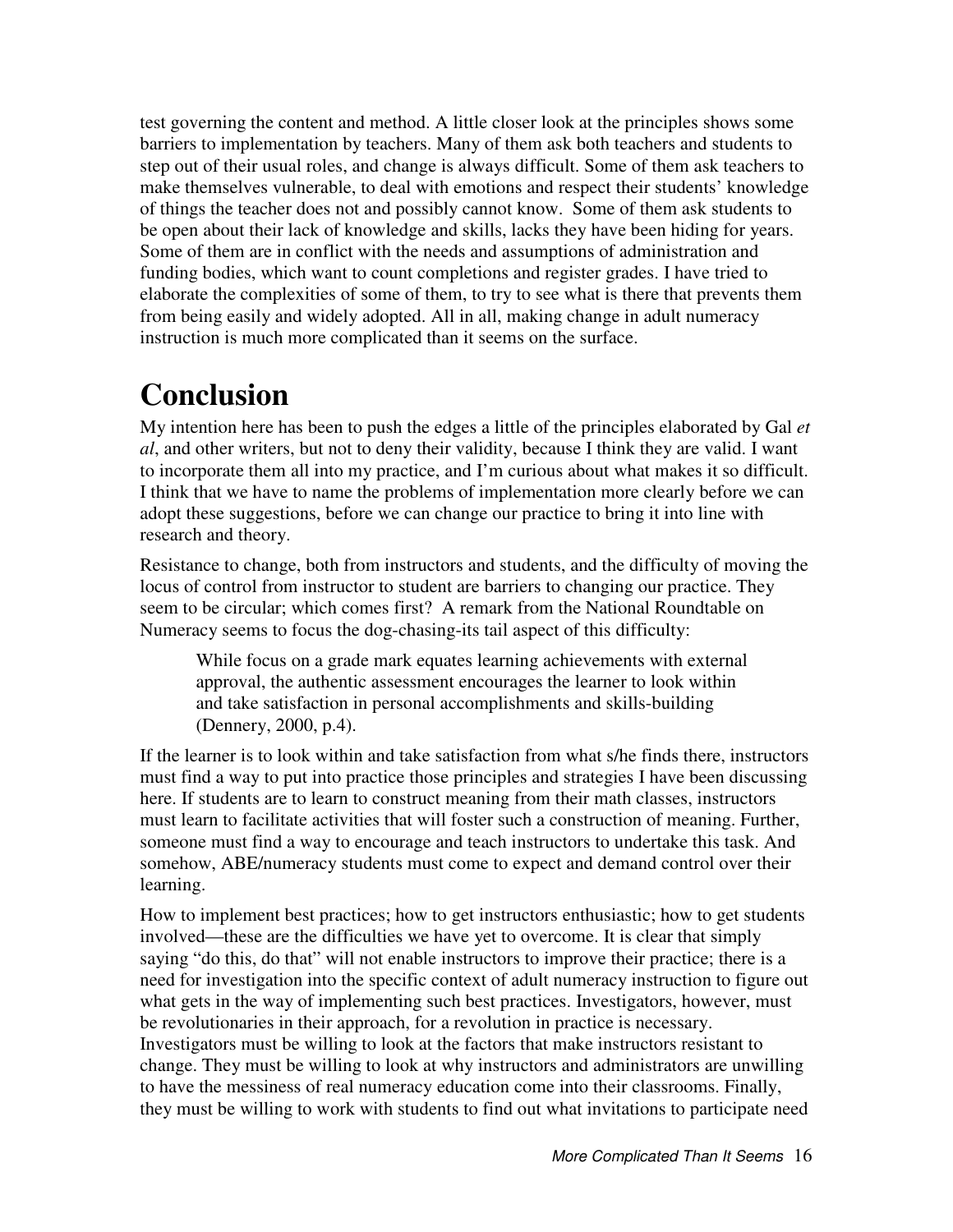to be sent, how bridges can be built, what it will take for students to believe that we are willing to change, and that the change will be beneficial.

## **References**

- Baynham, M. (1996). Humour as an interpersonal resource in adult numeracy classes. *Language and Education, Volume 10* (Number 2), 187-200.
- Benseman, J. (2003). Literature review of New Zealand adult literacy research. Retrieved Dec. 3, 2006 from

http://www.nald.ca/library/research/benseman/litreview/cover.htm.

- Best practices in managing the classroom to improve student commitment. (no date). *Retention Through Redirection.* College Sector Committee for Adult Upgrading, a committee of the Association of Colleges of Applied Arts and Technology of Ontario. Retrieved Dec. 3, 2006 from http://www.collegeupgradingon.ca/projrprt/RthruR/bestprac/cover.htm.
- Beyond worksheets: Making math meaningful. (2005). *Literacies* (5), 12-13. Retrieved Dec. 3, 2006 from http://www.literacyjournal.ca/Forumpages/forum4\_s05readings.htm.
- Brover, C., Deagan, D., & Farina, S. (2000). The New York City math exchange group: Helping teachers change the way they teach mathematics. *Focus on Basics, 4*(B), Retrieved Dec. 3, 2006 from http://www.ncsall.net/?id=317.
- Cantrell, C. (2000). Using software applications to teach math. *Focus on Basics, 4*(B), Retrieved Dec. 3, 2006 from http://www.ncsall.net/?id=313.
- Ciancone, T. (1988). Adult numeracy: Taking mathematics from the real world into the classroom and back. Retrieved Dec. 3, 2006 from http://www.nald.ca/library/research/numeracy/num1/cover.htm.
- Coben, D. (2003). *Adult numeracy: Review of research and related literature*. London: National Research and Development Centre for Adult Literacy and Numeracy.
- Constanzo, M. R. (2000). *Adult multiple intelligences and math.* Paper presented at the ALM-7 Conference, Medford, Massachusetts. Access ERIC ED478894.
- *Core lessons for life skills programs*. (1994). Victoria BC: BC Ministry of Education, Skills and Training.
- Dennery, D. (2000). National roundtable on numeracy at Queen's University: Summary of proceedings. *National Roundtable on Numeracy*. Retrieved Dec. 3, 2006 from http://www.nald.ca/FULLTEXT/nls/inpub/numeracy/summary/cover.htm
- Dingwall, J. (2000). Improving numeracy in Canada. *National Roundtable on Numeracy.*  Retrieved Dec. 3, 2006 from http://www.nald.ca/fulltext/nls/inpub/numeracy/improve/cover.htm.
- Duffin, J. (2002). Personal mental methods. *ALM Newsletter* (No. 15), 7-8. Retrieved Dec. 3, 2006 from http://www.alm-online.org/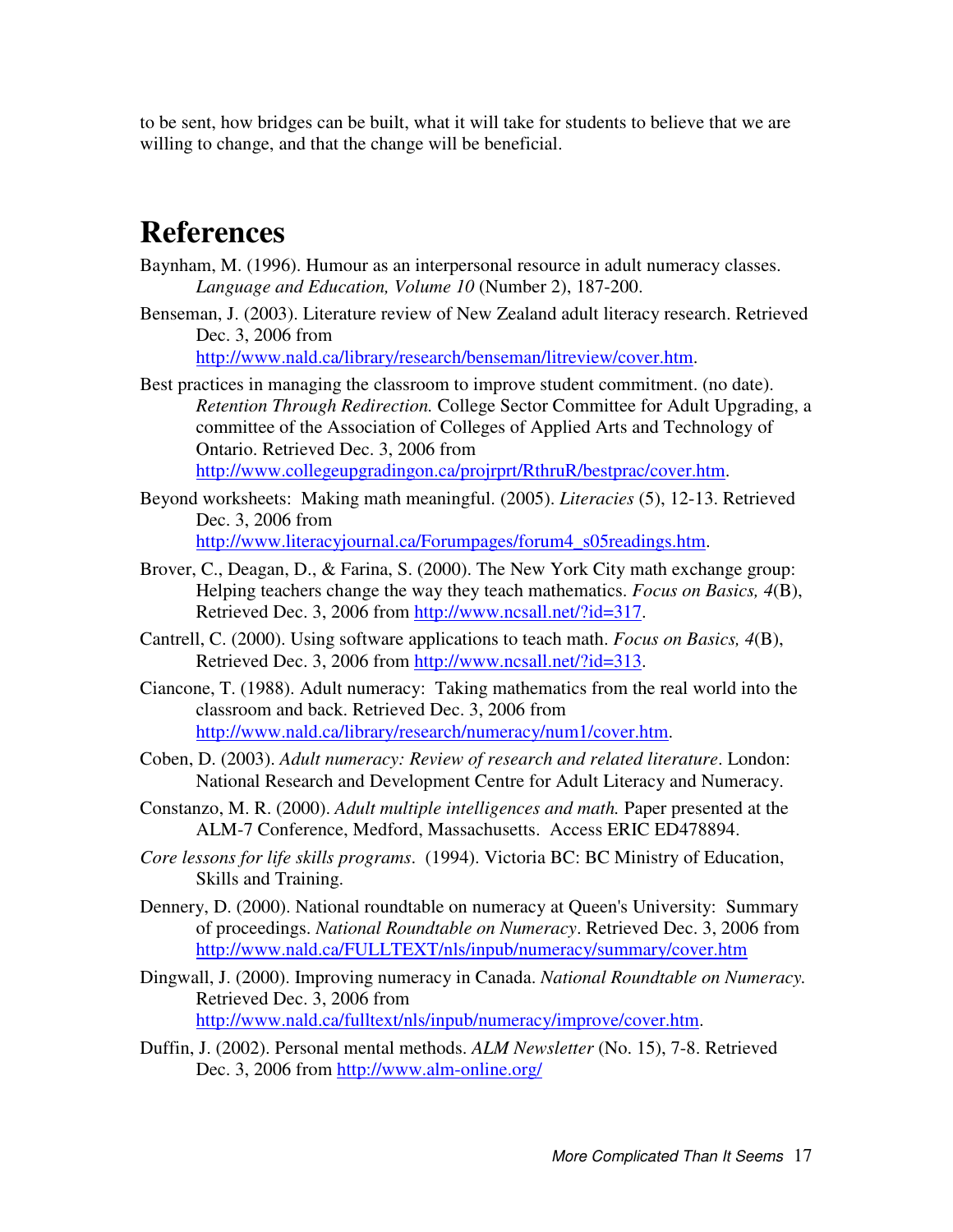- Fortini, B. (2001). In S. Kallenbach & J. Viens (Eds.), *Multiple intelligences in practice: Teacher research reports from the adult multiple intelligences study*: National Center for the Study of Adult Learning and Literacy (NCSALL). Access ERIC ED453 386.
- Freire, P. (1970). *Pedagogy of the oppressed*. New York: Continuum.
- Gal, I., Ginsburg, L., Stoudt, A., Rethemeyer, K., & Ebby, C. B. (1994). *Adult numeracy instruction: A new approach*. Philadelphia: The National Centre on Adult Literacy. Access ERIC ED 397 232.
- Glass, B. (2001). Numbers talk: A cross-sector investigation of best practices in LBS numeracy. Retrieved Dec. 3, 2006 from http://www.collegeupgradingon.ca/projrprt/numtalk/numtalk.pdf .
- Gordon, T. (1974). *T.E.T., teacher effectiveness training*. New York: P. H. Wyden.
- Haacke, F., van Duin, S., & de Laat, M. (1997). Independent learning: Numeracy developments in ABE practice. Access ERIC: Full text (141 Reports-- Descriptive). Netherlands.
- Hagedorn, L. (2000). Compiled responses of LBS teachers in Ottawa to a questionnaire about their numeracy teaching practices and needs. Ottawa: Ottawa-Carleton District School Board. Retrieved Dec. 3, 2006 from http://www.nald.ca/fulltext/ottawa/response/response.pdf.
- Hagedorn, L. (2001). Numeracy. *Best Practice and Innovations*. Retrieved Dec. 3, 2006 from http://www.on.literacy.ca/pubs/best/numeracy/cover.htm.
- Hagedorn, L. (2004). *An exploration of collaborative materials development in adult numeracy teaching: Improving numeracy instruction in the LBS program - phase ii*. Ottawa: Ottawa-Carleton District School Board. Retrieved Dec. 3, 2006 from http://www.nald.ca/library/research/cmdreport/cover.htm.
- Halliday, P., & Marr, B. (Eds.). (1995). Not one right answer--mathematics within the certificates of general education for adults. Melbourne: Adult, Community, and Further Education Board. Access ERIC ED384709.
- Harvey, M. E. (1991). Math is a (wo) man's subject. *Women's Education des femmes, 9*(1). Retrieved Dec. 3, 2006 from

http://www.nald.ca/litweb/other/cclow/newslet/1991/Sumer\_v9/13.htm

- Hutchinson, L. (2000). Teaching mathematics to adult students. *Groundwork, 25*(2), 10. Retrieved Dec. 3, 2006 from http://www.abeabc.ca/groundw/teaching.htm.
- Johnston, B., Baynham, M., Kelly, S., Barlow, K., & Marks, G. (1997). Numeracy in practice: Effective pedagogy in numeracy for unemployed young people. *Research report.* Australian National Training Authority, Brisbane. Access ERIC ED 433457.
- Lindenskov, L., & Hansen, E. P. (2000). Two dilemmas in communicating mathematics in adult basic courses: "How to support pre-knowledge of adult learners" and "how to support democratic classroom decisions." *ALM Newsletter* 12*.* Retrieved Dec. 3, 2006 from http://www.alm-online.org/Newsletters/News12.pdf.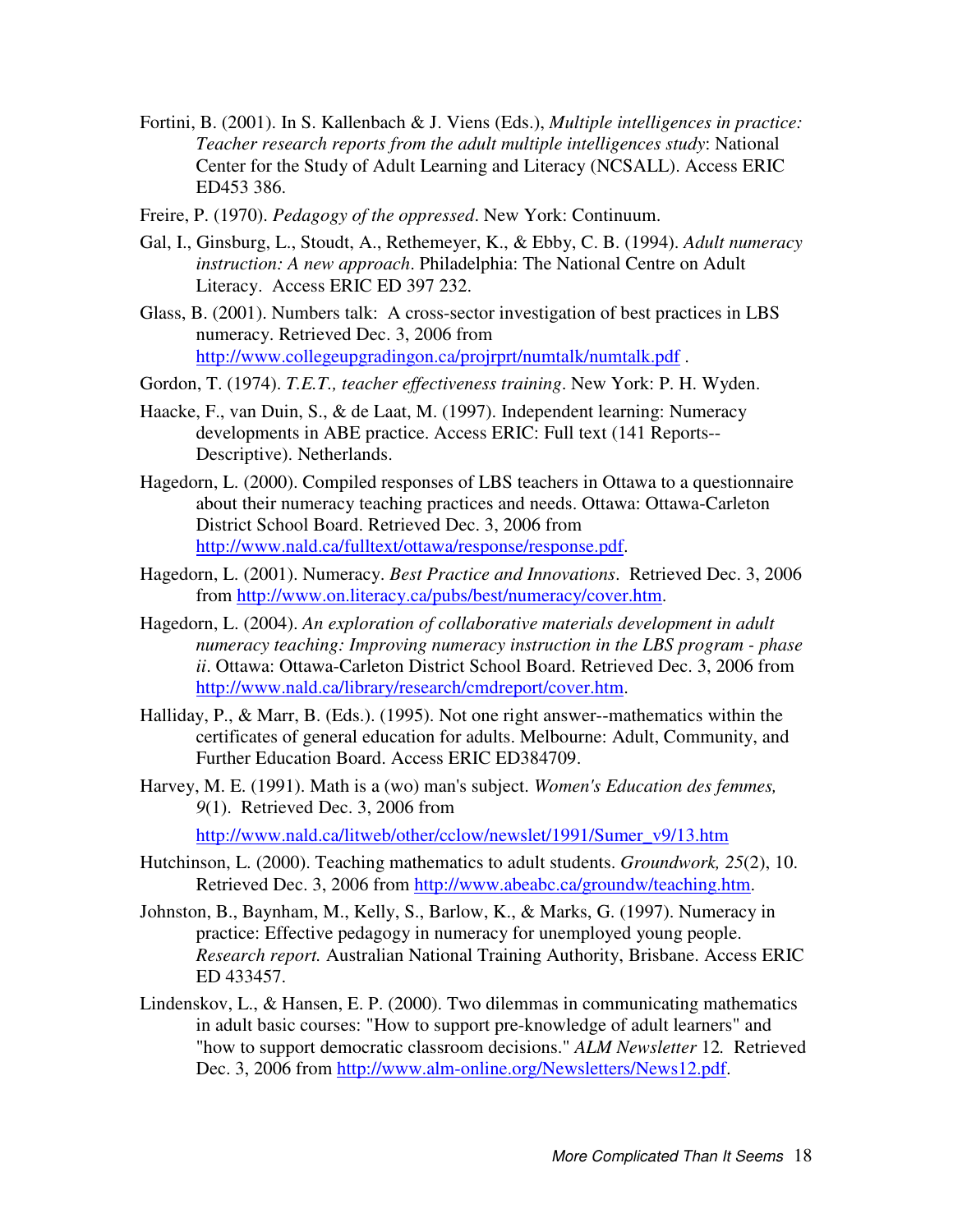Making math concrete (and iron, and plastic): Numeracy and construction trades. (2005). *Literacies*(5), 14-16. Retrieved Dec. 3, 2006 from http://www.literacyjournal.ca/Forumpages/forum4\_s05readings.htm.

Marr, B. (2000). How can they belong if they cannot speak the language? Enhancing

- students' language use in the adult mathematics classroom. *Literacy and Numeracy Studies,* 10 (1 & 2), 55-69. ERIC ED474045.
- Marr, B. (2001). Connecting students, sense and symbols: A workshop of practical activities from personal experience, and informed by research. ERIC: ED 48c 011.
- Nesbit, T. (1995). *Teaching mathematics to adults.* Paper presented at the Annual Meeting of the American Educational Research Association, San Francisco. Access ERIC ED392603.
- Nicol, M. M., & Anderson, A. (2000). Computer-assisted vs. Teacher-directed teaching of numeracy in adults. *Journal of Computer Assisted Learning, Vol 16*(3), 184- 192.
- Niks, M., Allen, D., Davies, P., McRae, D., & Nonesuch, K. (2003). *Dancing in the dark: How do adults with little formal education learn? How do literacy practitioners do collaborative research?* Malaspina University-College Nanaimo, BC. Retrieved Dec. 3, 2006 from http://www.nald.ca/library/research/dark/cover.htm.

Nonesuch, K. (2005a). Putting learners in charge of making decisions. *RaPAL Journal (Research and Practice in Adult Literacy, Lancaster University*), Spring 2005.

- Nonesuch, K. (2005b). Working with student resistance to math tools. *Literacies*(5), 4-8. Retrieved Dec. 3, 2006 from http://www.literacyjournal.ca/Forumpages/forum4\_s05readings.htm.
- Nonesuch, K. (forthcoming). *Changing the way we teach math: A manual for teaching basic math to adults*. Duncan, BC: Malaspina University-College. To be available on-line at http://www.nald.ca/.
- Peskoff, F. (2000). Mathematics anxiety and the adult student: An analysis of successful coping strategies. Access ERIC ED 474042.
- Quigley, B. Allan. (2006). The World of Literacy education is shaped like a trinagle,but we are starting to change it. Retrieved December 11, 2006, from http://www.nald.ca/library/research/triangle/cover.html
- Rogers, P. (1991). Transforming mathematics pedagogy. *Women's Education des femmes, 9*(2). Retrieved Dec. 3, 2006 from http://www.nald.ca/litweb/other/cclow/newslet/1991/Fall\_v9/40.htm.
- Safford, K. (2000). Making peace in the math wars. *Focus on Basics*, 4(B), Retrieved Dec. 3, 2006 from http://www.ncsall.net/?id=318.
- Schmitt, M. J. (2006). Developing adults' numerate thinking: Getting out from under the workbooks. NCSALL. Retrieved Dec. 3, 2006 from http://www.ncsall.net/?id=319.
- Smilkstein, R. (1991). A natural teaching method based on learning theory. *Gamut*, 12. Access ERIC ED 382 237.